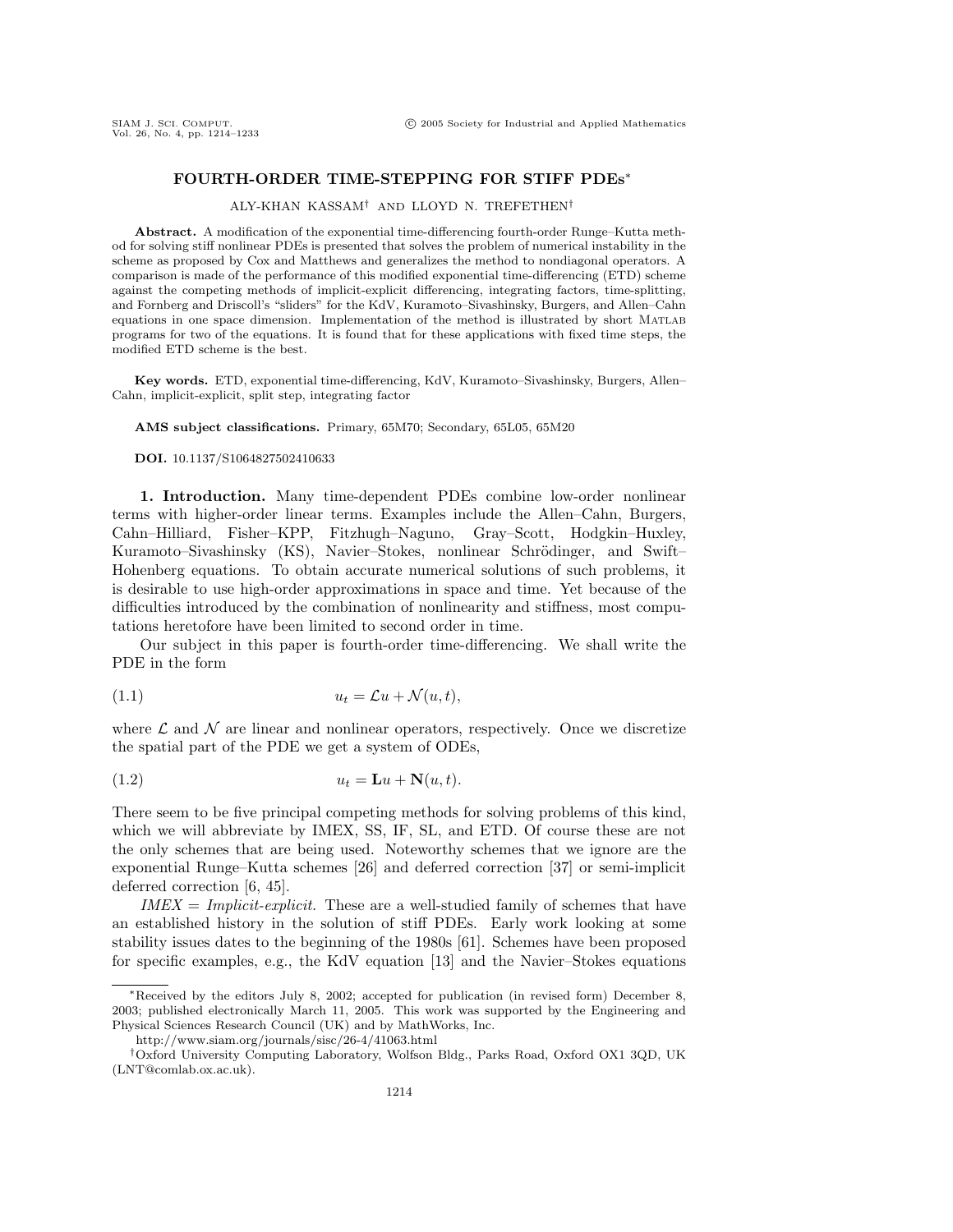[11, 32, 34], as well as certain classes of problems, for example, reaction-diffusion problems [51] and atmospheric modelling problems [62]. An overview of the stability properties and derivations of implicit-explicit schemes can be found in [2].

Implicit-explicit schemes consist of using an explicit multistep formula, for example, the second order Adams–Bashforth formula, to advance the nonlinear part of the problem and an implicit scheme, for example, the second order Adams–Moulton formula, to advance the linear part. Other kinds of formulations also exist; for developments based on Runge–Kutta rather than Adams–Bashforth formulae, for example, again see work by Ascher, Ruuth, and Spiteri [3], as well as very recent work by Calvo, Frutos, and Novo [10] and Kennedy and Carpenter [33]. In this report, we use a scheme known either as AB4BD4 (in  $[14]$ ) or SBDF4 (in  $[2]$ ), which consists of combining a fourth-order Adams–Bashforth and a fourth-order backward differentiation scheme. The formula for this scheme is

(1.3) 
$$
u_{n+1} = (25 - 12h\mathbf{L})^{-1}(48u_n - 36u_{n-1} + 16u_{n-2} - 3u_{n-3} + 48h\mathbf{N}_n - 72\mathbf{N}_{n-1} + 48\mathbf{N}_{n-2} - 12\mathbf{N}_{n-3})
$$
 (AB4BD4).

 $SS = Split\ step$ . The idea of split step methods seems to have originated with Bagrinovskii and Godunov in the late 1950s [4] and to have been independently developed by Strang for the construction of finite difference schemes [57] (the simplest of these is often called "Strang splitting"). The idea has been widely used in modelling Hamiltonian dynamics, with the Hamiltonian of a system split into its potential and kinetic energy parts. Some early work on this was done by Ruth [50]. Yoshida [63] developed a technique to produce split step methods of arbitrary even order. McLachlan and Atela [41] studied the accuracy of such schemes, and McLachlan [42] made some further comparisons of different symplectic and nonsymplectic schemes. Overviews of these methods can be found in Sanz-Serna and Calvo [53] and Boyd [7], and a recent discussion of the relative merits of operator splitting in general can be found in a paper by Schatzman [54].

In essence, with the split step method, we want to write the solution as a composition of linear and nonlinear steps:

(1.4) 
$$
u(t) \approx \exp(c_1 t \mathbf{L}) F(d_1 t \mathbf{N}) \exp(c_2 t \mathbf{L}) F(d_2 t \mathbf{N}) \cdots \exp(c_k t \mathbf{L}) F(d_k t \mathbf{N}) u(0),
$$

where  $c_i$  and  $d_i$  are real numbers and represent fractional time steps (though we use product notation, the nonlinear substeps are nonlinear). Generating split step methods becomes a process of generating the appropriate sets of real numbers,  ${c_i}$ and  $\{d_i\}$ , such that this product matches the exact evolution operator to high order. The time-stepping for such a scheme can be either a multistep or a Runge–Kutta formula. We use a fourth-order Runge–Kutta formula for the time-stepping in this experiment.

 $IF = Integrating factor.$  Techniques that multiply both sides of a differential equation by some integrating factor and then make a relevant change of variable are well known in the theory of ODEs (see, for example, [38]). A similar method has been developed for the study of PDEs. The idea is to make a change of variable that allows us to solve for the linear part exactly, and then use a numerical scheme of our choosing to solve the transformed, nonlinear equation. This technique has been used for PDEs by Milewski and Tabak [44], Maday, Patera, and Rønquist [40], Smith and Waleffe [55, 56], Fornberg and Driscoll [20], Trefethen [60], Boyd [7], and Cox and Matthews [14]. Starting with our generic discretized PDE, we define

$$
(1.5) \t\t v = e^{-\mathbf{L}t}u.
$$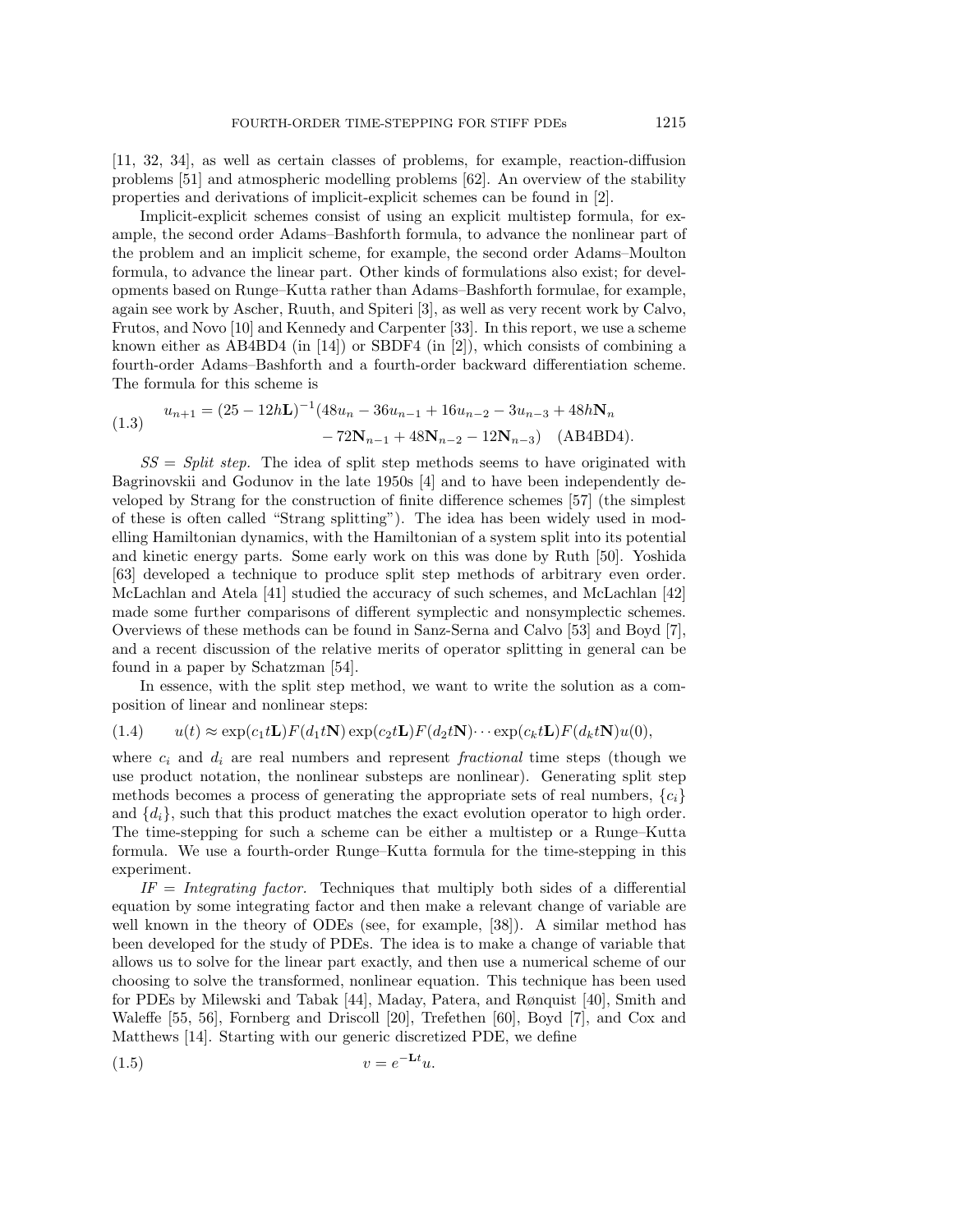The term  $e^{-\mathbf{L}t}$  is known as the *integrating factor*. In many applications we can work in Fourier space and render **L** diagonal, so that scalars rather than matrices are involved. Differentiating (1.5) gives

(1.6) 
$$
v_t = -e^{-\mathbf{L}t}\mathbf{L}u + e^{-\mathbf{L}t}u_t.
$$

Now, multiplying (1.2) by the integrating factor gives

(1.7) 
$$
\underbrace{e^{-\mathbf{L}t}u_t - e^{-\mathbf{L}t}\mathbf{L}u}_{v_t} = e^{-\mathbf{L}t}\mathbf{N}(u),
$$

that is,

(1.8) 
$$
v_t = e^{-\mathbf{L}t}\mathbf{N}(e^{\mathbf{L}t}v).
$$

This has the effect of ameliorating the stiff linear part of the PDE, and we can use a time-stepping method of our choice (for example, a fourth-order Runge–Kutta formula) to advance the transformed equation. In practice, one doesn't use the equation as it is written in (1.8), but rather replaces actual time, t, with the time step,  $\Delta t$ , and incrementally updates the formula from one time step to the next. This greatly improves the stability.

In both the split step method and the integrating factor method, we use a fourthorder Runge–Kutta method for the time-stepping. The fourth-order Runge–Kutta algorithm that we used to perform the time integration for this method was

(1.9)  
\n
$$
a = hf(v_n, t_n),
$$
\n
$$
b = hf(v_n + a/2, t_n + h/2),
$$
\n
$$
c = hf(v_n + b/2, t_n + h/2),
$$
\n
$$
d = hf(v_n + c, t_n + h),
$$
\n
$$
v_{n+1} = v_n + \frac{1}{6}(a + 2b + 2c + d) \quad \text{(Fourth-order RK)},
$$

where  $h$  is the time step and  $f$  is the nonlinear functional on the right-hand side of  $(1.8)$ . For the split step method, we simply replace f in  $(1.9)$  with F from  $(1.4)$ .

 $SL = Sliders$ . In a recent paper [20], Fornberg and Driscoll describe a clever extension of the implicit-explicit concept described above. In addition to splitting the problem into a linear and a nonlinear part, they also split the linear part (after transformation to Fourier space) into three regions: low, medium, and high wavenumbers. The slider method involves using a different numerical scheme in each region. The advantage of this method is that one can combine high-order methods for the low wave numbers with high-stability methods for the higher wave numbers. We can summarize one version of this method with the following table.

| Low $ k $ | Medium $ k $ | High $ k $ |
|-----------|--------------|------------|
| AB4/AB4   | AB4/AM6      | $AB4/AM2*$ |

Here k is the wavenumber, AB4 denotes the fourth-order Adams–Bashforth formula, AM6 denotes the sixth-order Adams–Moulton formula, and AM2<sup>∗</sup> denotes a modified second-order Adams–Moulton formula specified by

(1.10) 
$$
u^{n+1} = u^n + \frac{h}{2} \left( \frac{3}{2} \mathbf{L} u^{n+1} + \frac{1}{2} \mathbf{L} u^{n-1} \right),
$$

where  $h$  is the time step.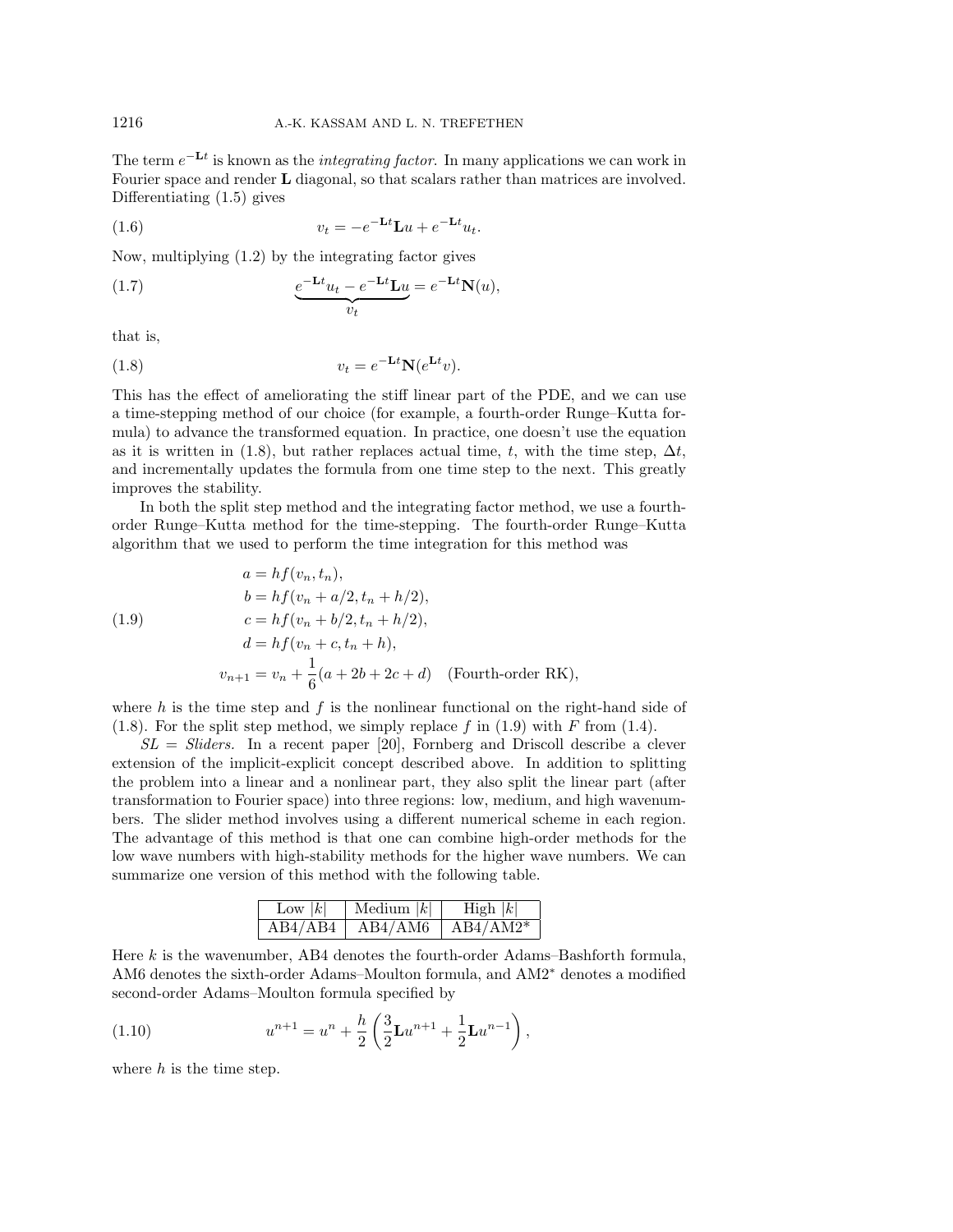Unfortunately, this scheme is stable only for purely dispersive equations. In order to generalize the concept, Driscoll has developed a very similar idea using Runge– Kutta time-stepping [17]. Again, the idea is to make use of different schemes for "fast" and "slow" modes. In this case, he uses the fourth-order Runge–Kutta formula to deal with the slow, nonlinear modes, and an implicit-explicit third-order Runge– Kutta method to advance the "fast" linear modes. This is the method that we explore in this paper.

 $ETD = Exponential time-differential$ . This method is the main focus of this paper, and we will describe it in section 2.

One might imagine that extensive comparisons would have been carried out of the behavior of these methods for various PDEs such as those listed in the first paragraph, but this is not so. One reason is that SL and ETD are quite new; but even the other three methods have not been compared as systematically as one might expect.

Our aim in beginning this project was to make such a comparison. However, we soon found that further development of the ETD schemes was first needed. As partly recognized by their originators Cox and Matthews, these methods as originally proposed encounter certain problems associated with eigenvalues equal to or close to zero, especially when the matrix **L** is not diagonal. If these problems are not addressed, ETD schemes prove unsuccessful for some PDE applications.

In section 2 we propose a modification of the ETD schemes that solves these numerical problems. The key idea is to make use of complex analysis and evaluate certain coefficient matrices or scalars via contour integrals in the complex plane. Other modifications would very possibly also achieve the same purpose, but so far as we know, this is the first fully practical ETD method for general use.

In section 3 we summarize the results of experimental comparison of the five fourth-order methods listed above for four PDEs: the Burgers, KdV, Allen–Cahn, and KS equations. We find that the ETD scheme outperforms the others. We believe it is the best method currently in existence for stiff PDEs, at least in one space dimension. In making such a bold statement, however, we should add the caveat that we are considering only fixed time steps. Our ETD methods do not extend cheaply to variable time-stepping; an IMEX scheme, for example, is a more natural candidate for such problems.

Sections 4 and 5 illustrate the methods in a little more detail for a diagonal example (KS) and a nondiagonal example (Allen–Cahn). They also provide brief MATLAB codes for use by our readers as templates.

**2. A modified ETD scheme.** Low-order ETD schemes arose originally in the field of computational electrodynamics [59]. They have been independently derived several times [5, 12, 14, 21, 46, 48]—indeed Iserles has pointed out to us that in the ODE context, related ideas go back as far as Filon in 1928 [18, 30]—but the most comprehensive treatment, and in particular the exponential time-differencing fourthorder Runge–Kutta (ETDRK4) formula, is in the paper by Cox and Matthews [14], and it is from this paper that we take details of the scheme. Cox and Matthews argue that ETD schemes outperform IMEX schemes because they treat transient solutions better (where the linear term dominates), and outperform IF schemes because they treat nontransient solutions better (where the nonlinear term dominates).

Algebraically, ETD is similar to the IF method. The difference is that we do not make a complete change of variable. If we proceed as in the IF approach and apply the same integrating factor and then integrate over a *single* time step of length  $h$ , we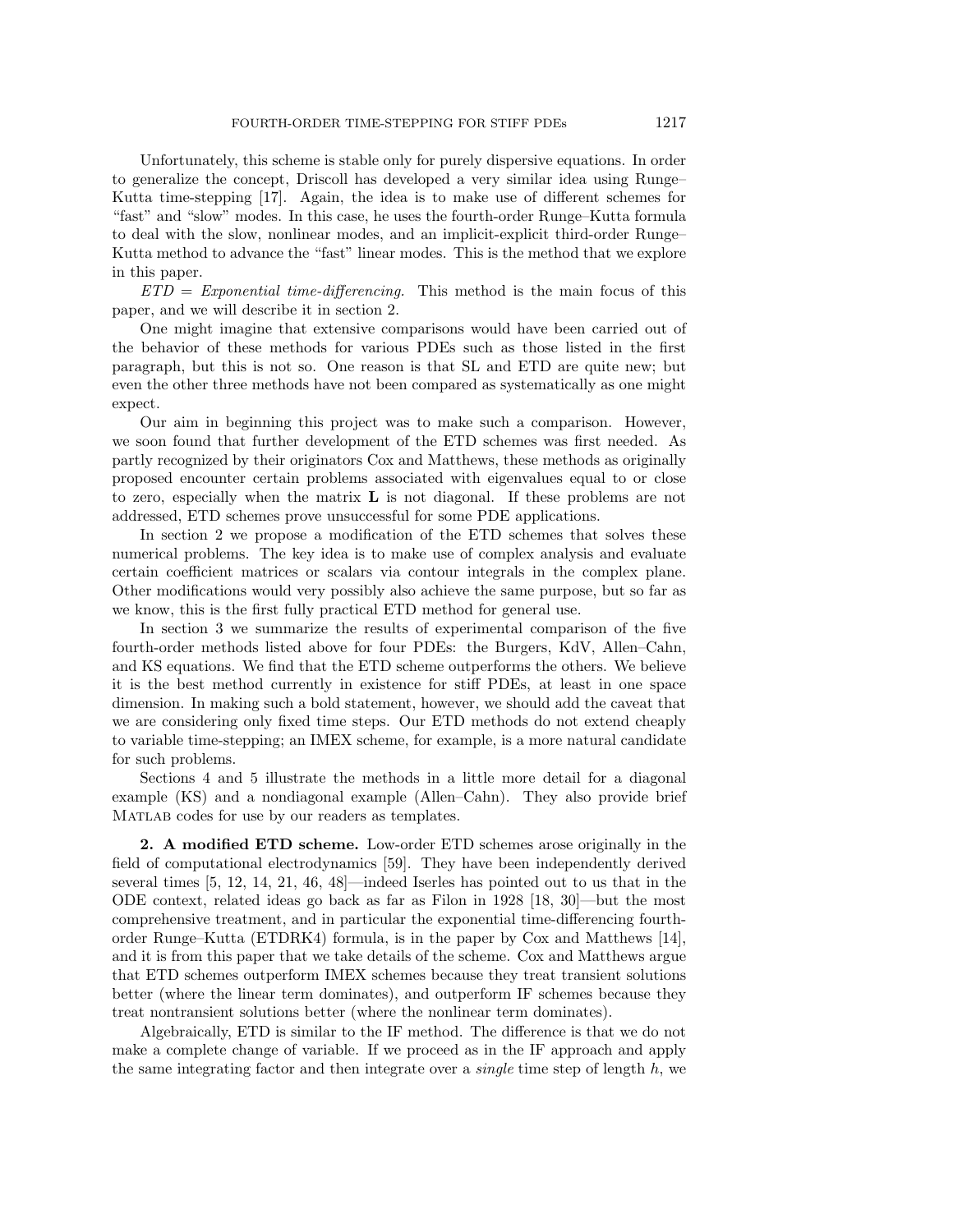get

(2.1) 
$$
u_{n+1} = e^{\mathbf{L}h}u_n + e^{\mathbf{L}h} \int_0^h e^{-\mathbf{L}\tau} \mathbf{N}(u(t_n + \tau), t_n + \tau) d\tau.
$$

This equation is exact, and the various order ETD schemes come from how one approximates the integral. In their paper Cox and Matthews first present a sequence of recurrence formulae that provide higher and higher-order approximations of a multistep type. They propose a generating formula

(2.2) 
$$
u_{n+1} = e^{\mathbf{L}h}u_n + h \sum_{m=0}^{s-1} g_m \sum_{k=0}^m (-1)^k \binom{m}{k} \mathbf{N}_{n-k},
$$

where s is the order of the scheme. The coefficients  $g_m$  are given by the recurrence relation

(2.3) 
$$
\mathbf{L}hg_0 = e^{\mathbf{L}h} - \mathbf{I},
$$

$$
\mathbf{L}hg_{m+1} + \mathbf{I} = g_m + \frac{1}{2}g_{m-1} + \frac{1}{3}g_{m-2} + \dots + \frac{g_0}{m+1}, \quad m \ge 0.
$$

Cox and Matthews also derive a set of ETD methods based on Runge–Kutta time-stepping, which they call ETDRK schemes. In this report we consider only the fourth-order scheme of this type, known as ETDRK4. According to Cox and Matthews, the derivation of this scheme is not at all obvious and requires a symbolic manipulation system. The Cox and Matthews ETDRK4 formulae are:

$$
a_n = e^{\mathbf{L}h/2}u_n + \mathbf{L}^{-1}(e^{\mathbf{L}h/2} - \mathbf{I})\mathbf{N}(u_n, t_n),
$$
  
\n
$$
b_n = e^{\mathbf{L}h/2}u_n + \mathbf{L}^{-1}(e^{\mathbf{L}h/2} - \mathbf{I})\mathbf{N}(a_n, t_n + h/2),
$$
  
\n
$$
c_n = e^{\mathbf{L}h/2}a_n + \mathbf{L}^{-1}(e^{\mathbf{L}h/2} - \mathbf{I})(2\mathbf{N}(b_n, t_n + h/2) - \mathbf{N}(u_n, t_n)),
$$
  
\n
$$
u_{n+1} = e^{\mathbf{L}h}u_n + h^{-2}\mathbf{L}^{-3}\{[-4 - \mathbf{L}h + e^{\mathbf{L}h}(4 - 3\mathbf{L}h + (\mathbf{L}h)^2)]\mathbf{N}(u_n, t_n) + 2[2 + \mathbf{L}h + e^{\mathbf{L}h}(-2 + \mathbf{L}h)](\mathbf{N}(a_n, t_n + h/2) + \mathbf{N}(b_n, t_n + h/2)) + [-4 - 3\mathbf{L}h - (\mathbf{L}h)^2 + e^{\mathbf{L}h}(4 - \mathbf{L}h)]\mathbf{N}(c_n, t_n + h)].
$$

Unfortunately, in this form, ETDRK4 (and indeed any of the ETD schemes of order higher than two) suffers from numerical instability. To understand why this is the case, consider the expression

(2.4) 
$$
g(z) = \frac{e^z - 1}{z}.
$$

The accurate computation of this function is a well-known problem in numerical analysis and is discussed, for example, in the monograph by Higham [25], as well as the paper by Friesner et al. [21]. The reason it is not straightforward is that for small  $z$ , (2.4) suffers from cancellation error. We illustrate this in Table 2.1 by comparing the true value of  $g(z)$  to values computed directly from (2.4) and from five terms of a Taylor expansion. For small z, the direct formula is no good because of cancellation, but the Taylor polynomial is excellent. For large z, the direct formula is fine, but the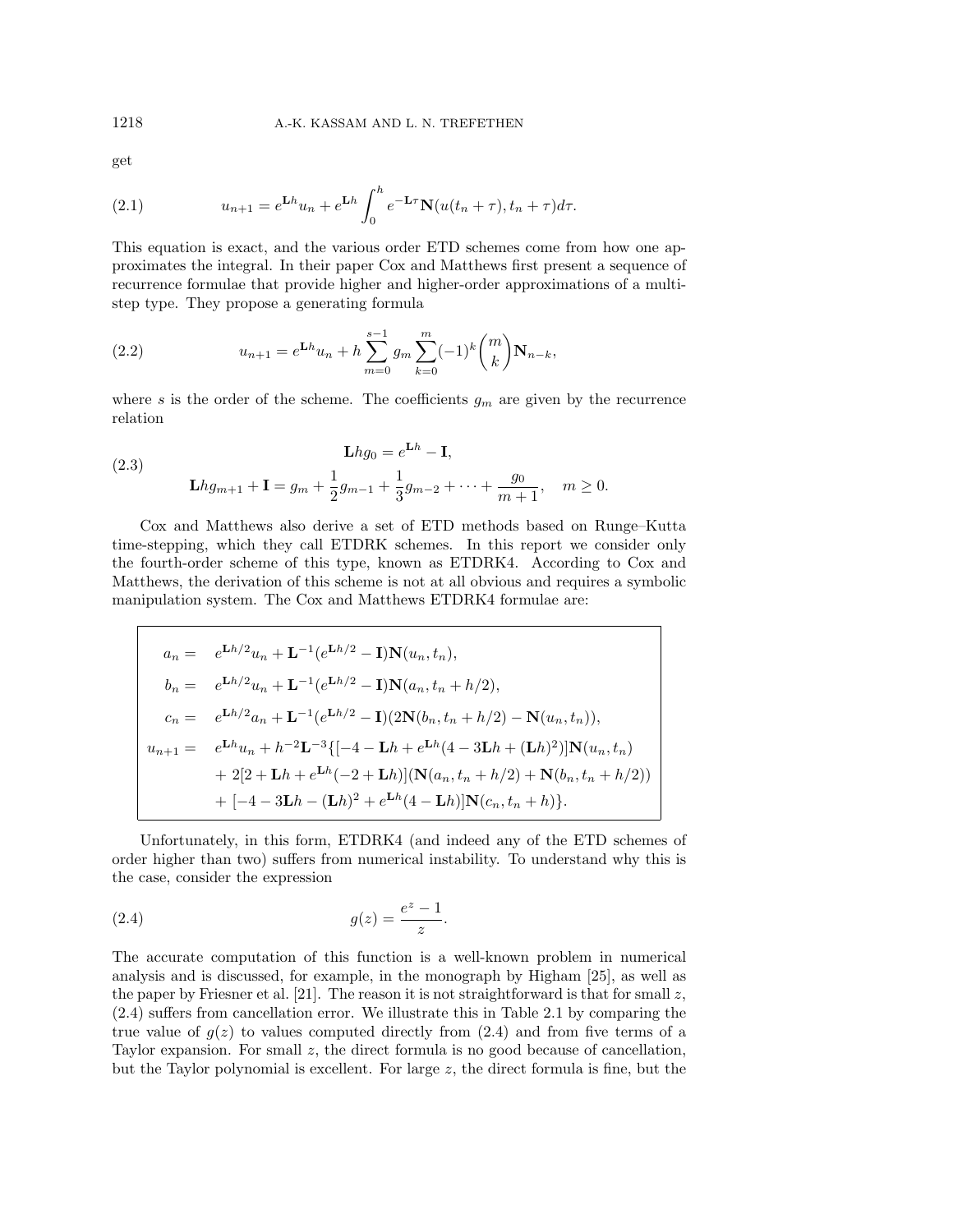| TABLE 2.1 |  |
|-----------|--|
|           |  |

Computation of  $q(z)$  by two different methods. The formula (2.4) is inaccurate for small z, and the order-5 partial sum of the Taylor series is inaccurate for larger z. For  $z = 1e - 2$ , neither is fully accurate. All computations are done in IEEE double precision artithmetic.

| $\tilde{z}$ | Formula $(2.4)$  | 5-term Taylor    | Exact            |
|-------------|------------------|------------------|------------------|
| 1           | 1.71828182845905 | 1.71666666666667 | 1.71828182845905 |
| $1e-1$      | 1.05170918075648 | 1.05170916666667 | 1.05170918075648 |
| $1e-2$      | 1.00501670841679 | 1.00501670841667 | 1.00501670841681 |
| $1e-3$      | 1.00050016670838 | 1.00050016670834 | 1.00050016670834 |
| $1e-4$      | 1.00005000166714 | 1.00005000166671 | 1.00005000166671 |
| $1e-5$      | 1.00000500000696 | 1.00000500001667 | 1.00000500001667 |
| $1e-6$      | 1.00000049996218 | 1.00000050000017 | 1.00000050000017 |
| $1e-7$      | 1.00000004943368 | 1.00000005000000 | 1.00000005000000 |
| $1e-8$      | 0.99999999392253 | 1.00000000500000 | 1.00000000500000 |
| $1e-9$      | 1.00000008274037 | 1.00000000050000 | 1.00000000050000 |
| $1e-10$     | 1.00000008274037 | 1.00000000005000 | 1.00000000005000 |
| $1e-11$     | 1.00000008274037 | 1.00000000000500 | 1.00000000000500 |
| $1e-12$     | 1.00008890058234 | 1.00000000000050 | 1.00000000000050 |
| $1e-13$     | 0.99920072216264 | 1.00000000000005 | 1.00000000000005 |

Taylor polynomial is inaccurate. For one value of  $z$  in the table, neither method gives full precision.

The connection between (2.4) and the scheme ETDRK4 becomes apparent when we consider the coefficients in square brackets in the update formula for ETDRK4:

(2.5) 
$$
\alpha = h^{-2} \mathbf{L}^{-3} [-4 - \mathbf{L}h + e^{\mathbf{L}h} (4 - 3\mathbf{L}h + (\mathbf{L}h)^2)],
$$

$$
\beta = h^{-2} \mathbf{L}^{-3} [2 + \mathbf{L}h + e^{\mathbf{L}h} (-2 + \mathbf{L}h)],
$$

$$
\gamma = h^{-2} \mathbf{L}^{-3} [-4 - 3\mathbf{L}h - (\mathbf{L}h)^2 + e^{\mathbf{L}h} (4 - \mathbf{L}h)].
$$

These three coefficients are higher-order analogues of (2.4). The cancellation errors are even more pronounced in these higher-order variants, and all three suffer disastrous cancellation errors when **L** has eigenvalues close to zero. This vulnerability to cancellation errors in the higher-order ETD and ETDRK schemes can render them effectively useless for problems which have small eigenvalues in the discretized linear operator.

Cox and Matthews were aware of this problem, and in their paper they use a cutoff point for small eigenvalues. In particular, as they work mainly with linear operators that are diagonal, they use a Taylor series representation of the coefficients for diagonal elements below the cutoff, much as in Table 2.1. This approach, however, entails some problems. One is that as the table illustrates, one must be careful to ensure that there is no overlap region where neither formula is accurate. Another more serious problem is, how does the method generalize to nondiagonal problems, i.e., matrices rather than scalars? To handle such cases gracefully one would like a single formula that is simultaneously accurate for all values of  $z$ .

We have found that this can be achieved by making use of ideas of complex analysis. First let us describe the accuracy problem in general terms. We have a function  $f(z)$  to evaluate that is analytic except for a removable singularity at  $z = 0$ . For values of z close to that singularity, though the formula given for  $f(z)$  is mathematically exact, it is numerically inaccurate because of cancellation errors. We seek a uniform procedure to evaluate  $f(z)$  accurately for values of z that may or may not lie in this difficult region.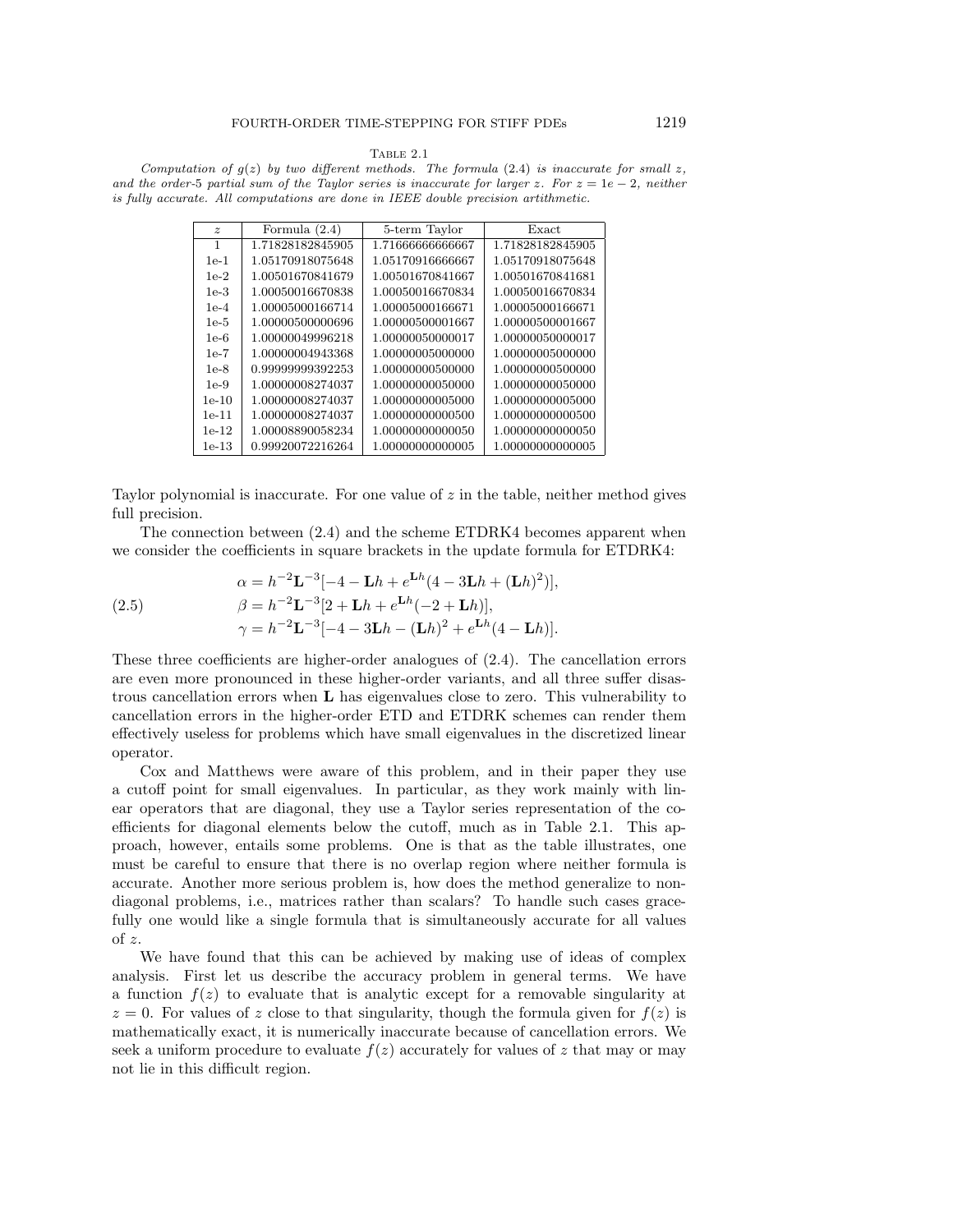The solution we have found is to evaluate  $f(z)$  via an integral over a contour Γ in the complex plane that encloses z and is well separated from 0:

(2.6) 
$$
f(z) = \frac{1}{2\pi i} \int_{\Gamma} \frac{f(t)}{t - z} dt.
$$

When z becomes a matrix **L** instead of a scalar, the same approach works, with the term  $1/(t - z)$  becoming the resolvent matrix  $(t**I** – **L**)<sup>-1</sup>$ :

(2.7) 
$$
f(\mathbf{L}) = \frac{1}{2\pi i} \int_{\Gamma} f(t) (t\mathbf{I} - \mathbf{L})^{-1} dt.
$$

Here  $\Gamma$  can be any contour that encloses the eigenvalues of l.

Contour integrals of analytic functions (scalar or matrix) in the complex plane are easy to evaluate by means of the trapezoid rule, which converges exponentially [15, 16, 24, 60]. In practice we take  $\Gamma$  to be a circle and usually find that 32 or 64 equally spaced points are sufficient. When **L** is real, we can exploit the symmetry and evaluate only in equally spaced points on the upper half of a circle centered on the real axis, then take the real part of the result.

The scalars or eigenvalues of **L** that arise in a discretized PDE typically lie in or near the left half of the complex plane and may cover a wide range, which grows with the spatial discretization parameter  $N$ . For diffusive problems they are close to the negative real axis (e.g., the KS equation), and for dispersive problems they are close to the imaginary axis (KdV). Suitable contours  $\Gamma$  may accordingly vary from problem to problem. Our experience shows that many different choices work well, so long as one is careful to ensure that the eigenvalues are indeed enclosed by Γ. For some diffusive problems, it might be advantageous to use a parabolic contour extending to  $\text{Re } z = -\infty$ , taking advantage of exponential decay deep in the left half-plane, but we have not used this approach for the problems treated in this paper.

For diagonal problems, we have the additional flexibility of being able to choose a contour  $\Gamma$  that depends on z, such as a circle centered at z. In this special case, the contour integral reduces simply to a mean of  $f(t)$  over Γ, which we approximate to full accuracy by a mean over equally spaced points along  $\Gamma$  (or again just the upper half of Γ, followed by taking the real part).

For the details of exactly how this contour integral approach can be implemented, see the Matlab codes listed in sections 4 and 5. There is considerable flexibility about this procedure, and we do not claim that our particular implementations are optimal, merely that they work and are easy to program. For nondiagonal problems, quite a bit of computation is involved—say, 32 matrix inverses—but as this is done just once before the time-stepping begins (assuming that the time steps are of a fixed size), the impact on the total computing time is small. It would be greater for some problems in multiple space dimensions, but in some cases one could ameliorate the problem with a preliminary Schur factorization to bring the matrix to triangular form.

Contour integrals and Taylor series are not the only solutions that have been proposed for this problem. Both Beylkin [5] and Friesner et al. [21], for example, use a method that is based on scaling and squaring. That method is also effective, but the contour integral method appeals to us because of its greater generality for dealing with arbitrary functions.

To demonstrate the effectiveness of our stabilization method, Table 2.2 considers the computation of the coefficient  $\gamma(z)$  of (2.5) (here  $z = L$  and  $h = 1$ ) by use of the formula (2.5) and by a contour integral method. Here we follow the simplest approach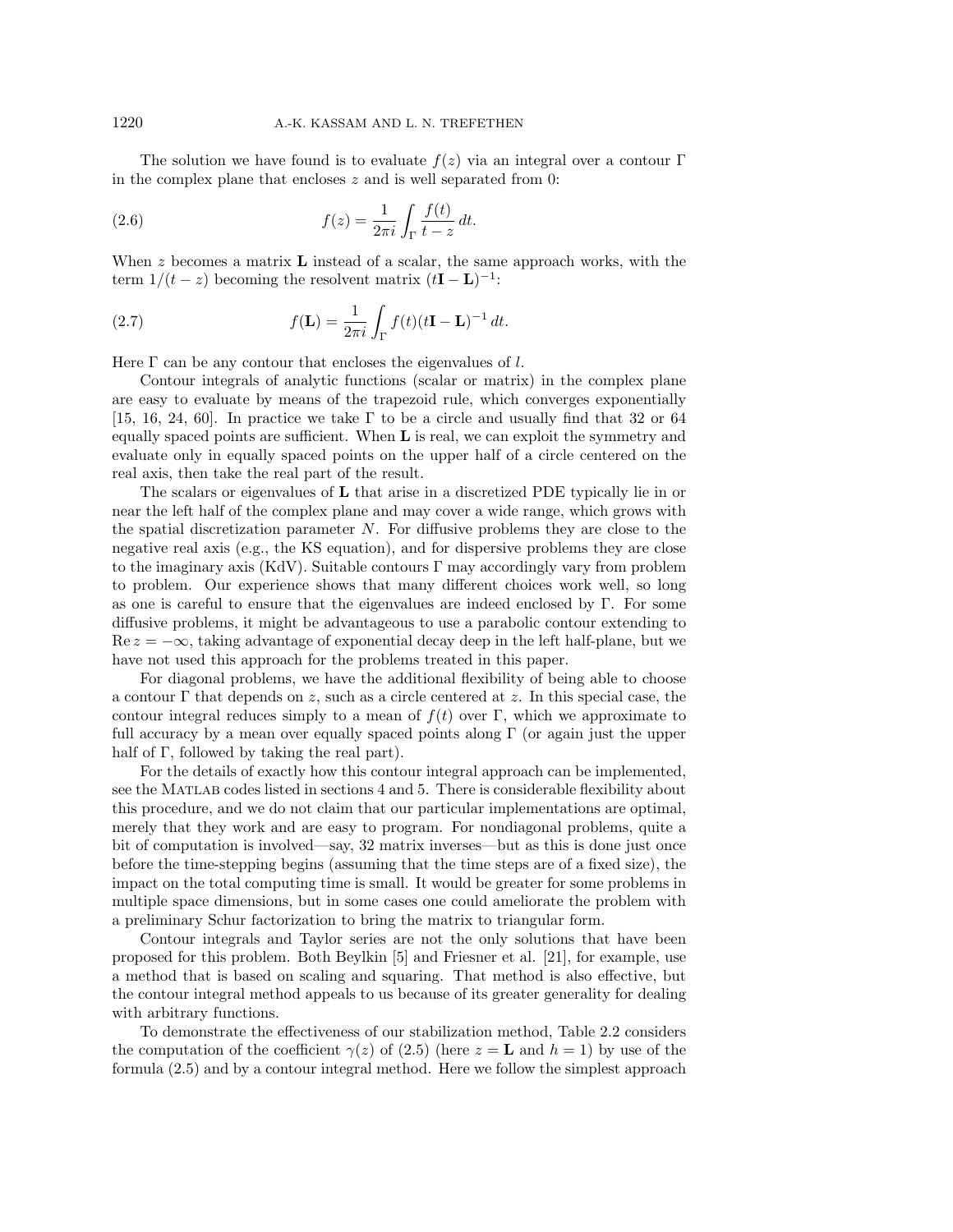| . . |  |
|-----|--|
|-----|--|

Computation of  $\gamma = \gamma(z)$  from the formula (2.5) (unstable) and from a mean over 32 points on a semicircle in the upper half-plane. The contour integral gives full accuracy for all these values of z. Again, all computations are done in double precision.

| $\tilde{z}$ | Formula $(2.5)$     | Contour integral    | Exact               |
|-------------|---------------------|---------------------|---------------------|
| 10          | $-132.292794768840$ | $-132.292794768840$ | $-132.292794768840$ |
| 1           | 0.15484548537714    | 0.15484548537714    | 0.15484548537714    |
| $1e-1$      | 0.16658049502638    | 0.16658049502574    | 0.16658049502574    |
| $1e-2$      | 0.16666583046998    | 0.16666583054959    | 0.16666583054959    |
| $1e-3$      | 0.16666668045673    | 0.16666665833055    | 0.16666665833055    |
| $1e-4$      | 0.16608936448392    | 0.1666666658333     | 0.16666666658333    |
| $1e-5$      | $\mathbf{0}$        | 0.16666666666583    | 0.1666666666583     |
| $1e-6$      | $-888.178419700125$ | 0.16666666666666    | 0.1666666666666     |
| $1e-7$      | O                   | 0.16666666666667    | 0.1666666666667     |
| $1e-8$      |                     | 0.16666666666667    | 0.1666666666667     |
| $1e-9$      |                     | 0.1666666666667     | 0.1666666666667     |

in which the contour is a circle of radius 2 sampled at equally spaced points at angles  $\pi/64, 3\pi/64,\ldots, 127\pi/64$ . The integral becomes just a mean over these points, and because of the  $\pm i$  symmetry, it is enough to compute the mean over the 32 points in the upper half-plane and then take the real part of the result. The table shows accuracy in all digits printed. (In fact, for this example the same is achieved with as few as 12 sample points in the upper half-plane.)

Another way to demonstrate the effectiveness of our method is to see it in action. Figures 1–4 of the next section demonstrate fast fourth-order convergence achieved in application to four PDEs. An additional figure in that section, Figure 5, shows what happens to the ETDRK4 method if instead of using contour integrals it is implemented directly from the formulas as written.

**3. Comparison of five numerical methods.** We now present the results of our numerical experiments, adapted, in part, from p27.m and p34.m of [60]. We estimate the true solution by using a "very small" time step (half the smallest time step shown in the graphs). The error is then calculated as the  $\infty$ -norm of the difference between the solution at larger time steps and the "exact" solution at the small time step divided by the maximum value of the solution. Thus the error plotted in the graphs is a relative one. In a similar vein, the time steps displayed have all been divided by the overall simulation time scale and are thus scaled from 0 to 1. A relative time step of 1e-2, for example, implies that the actual time step was one-hundredth of the total simulation time, or that the simulation required 100 steps.

We studied the following four problems. In each case we work with a fixed, spectrally accurate space discretization and vary the time step.

KdV equation with periodic boundary conditions,

(3.1) 
$$
u_t = -uu_x - u_{xxx}, \quad x \in [-\pi, \pi],
$$

$$
u(x, t = 0) = 3A^2 \operatorname{sech}\left(\frac{A(x+2)}{2}\right)^2 + 3B^2 \operatorname{sech}\left(\frac{B(x+1)}{2}\right)^2,
$$

with  $A = 25$ ,  $B = 16$ . The simulation runs to  $t = 0.001$ . Here and for the next two equations we use a 512-point Fourier spectral discretization in  $x$ .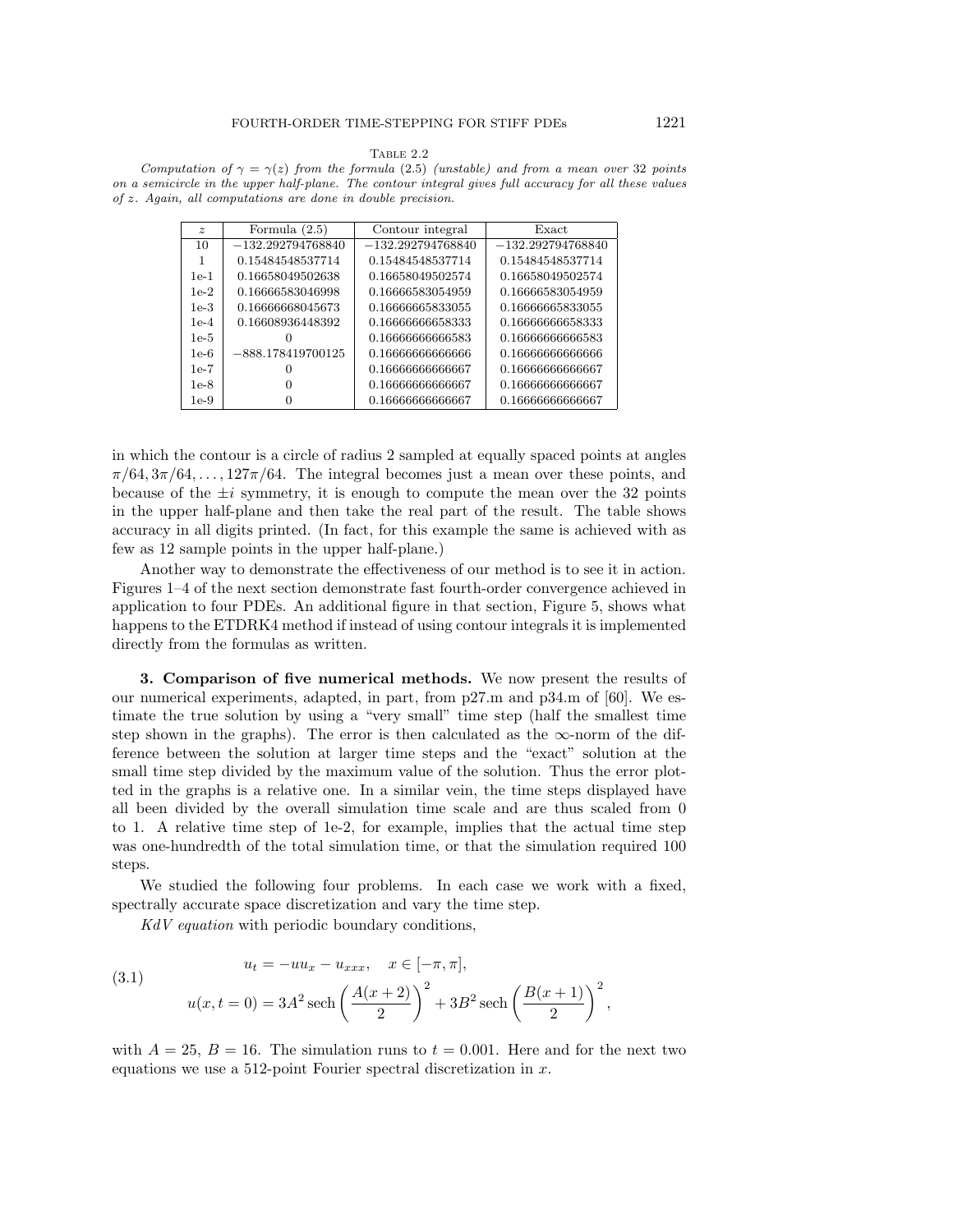Burgers equation with periodic boundary conditions,

(3.2) 
$$
u_t = -\left(\frac{1}{2}u^2\right)_x + \epsilon u_{xx}, \quad x \in [-\pi, \pi],
$$

$$
u(x, t = 0) = \exp(-10\sin^2(x/2)),
$$

with  $\epsilon = 0.03$  and the simulation running to  $t = 1$ .

KS equation with periodic boundary conditions,

(3.3) 
$$
u_t = -uu_x - u_{xx} - u_{xxxx}, \quad x \in [0, 32\pi],
$$

$$
u(x, t = 0) = \cos\left(\frac{x}{16}\right) \left(1 + \sin\left(\frac{x}{16}\right)\right),
$$

with the simulation running to  $t = 30$ .

Allen–Cahn equation with constant Dirichlet boundary conditions,

(3.4) 
$$
u_t = \epsilon u_{xx} + u - u^3, \quad x \in [-1, 1],
$$

$$
u(x, t = 0) = .53x + .47\sin(-1.5\pi x), \quad u(-1, t) = -1, \quad u(1, t) = 1,
$$

with  $\epsilon = 0.001$  and the simulation running to  $t = 3$ . To impose the boundary conditions we define  $u = w + x$  and work with homogeneous boundary conditions in the  $w$  variable; the spatial discretization is by an 80-point Chebyshev spectral method (see section 5).

We emphasize that the first three problems, because of the periodic boundary conditions, can be reduced to diagonal form by Fourier transformation, whereas the fourth cannot be reduced this way and thus forces us to work with matrices rather than scalars.

Our results are summarized in Figures 1–4. The first plot in each figure compares accuracy against step size and thus should be reasonably independent of machine and implementation. Ultimately, of course, it is computer time that matters, and this is what is displayed in the second plot in each figure, based on our Matlab implementations on an 800 MHz Pentium 3 machine. Other implementations and other machines would give somewhat different results.

Before considering the differences among methods revealed in Figures 1–4, let us first highlight the most general point: our computations show that it is entirely practical to solve these difficult nonlinear PDEs to high accuracy by fourth-order time-stepping. Most simulations in the past have been of lower order in time, typically second order, but we believe that for most purposes, a fourth-order method is superior.

Turning now to the differences between methods revealed in Figures 1–4, the first thing we note is that the differences are very considerable. The methods differ in efficiency by factors as great as 10 or higher. We were not able to make every method work in every case. If a method does not appear on a graph it means that it did not succeed, seemingly for reasons of nonlinear instability (which perhaps might have been tackled by dealiasing in our spectral discretizations).

A key feature to look for in the first plot in each figure is the relative positioning of the different methods. Schemes that are further to the right for a given accuracy take fewer steps to achieve that accuracy. It is possible that each step is more costly, however, so just because a scheme achieves a good accuracy in few steps does not mean that it is the most efficient. The second plot in the figures gives insight into these computation times. We can make a few comments on each of the methods investigated.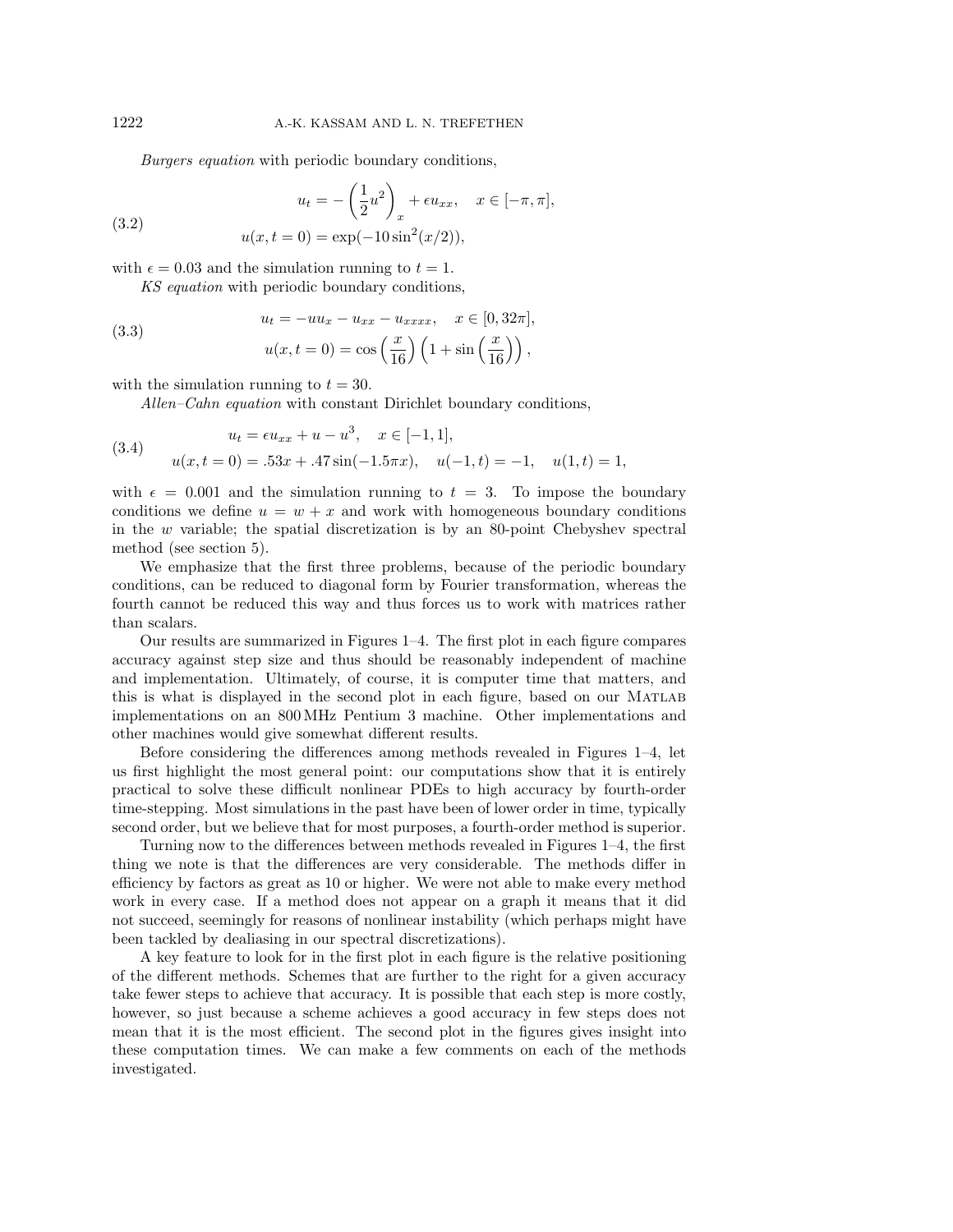

Fig. 1. Accuracy versus time step and computer time for three schemes for the KdV equation.



Fig. 2. Accuracy versus time step and computer time for four schemes for the Burgers equation.

Exponential time-differencing is very good in every case. It works equally well for diagonal and nondiagonal problems, it is fast and accurate, and it can take large time steps.

The *implicit-explicit* scheme used in this study does not perform well. This is striking, as this is probably the most widely used of all the schemes. This fares particularly poorly for the dispersive equations, KdV, and Burgers equation, and for the KdV, we could not get the IMEX scheme to work at all at the spatial resolution that we used.

The *split step* method also performed poorly. It was unstable for all of the experiments that we performed with 512 points. The main problem with this scheme, even if it is stable, is the long computation time caused by the large number of Runge– Kutta evaluations at each time step for the nonlinear term. This becomes a particular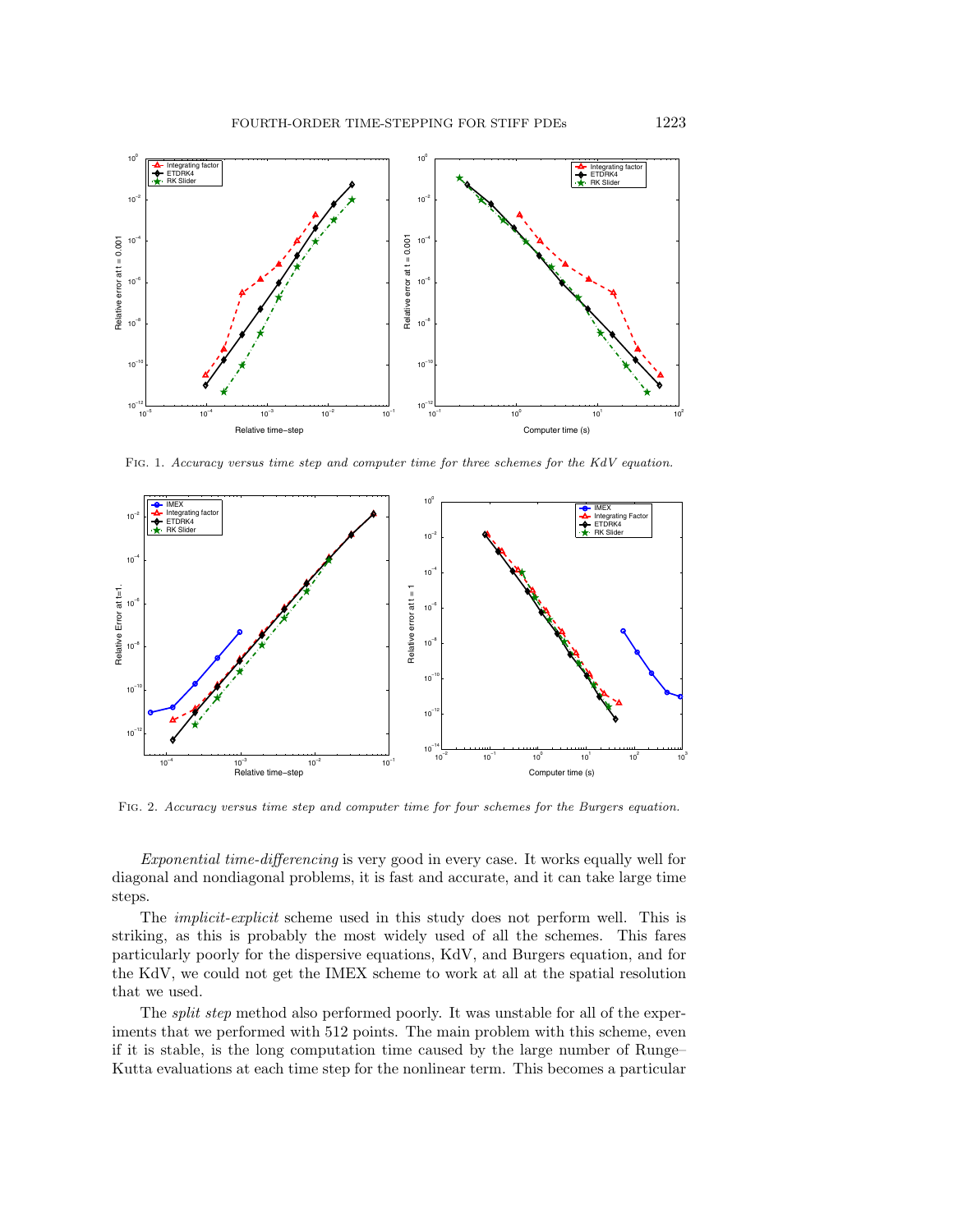

FIG. 3. Results for the KS equation. Our MATLAB code is listed in section 4.



Fig. 4. Results for the Allen–Cahn equation. This problem is nondiagonal and more challenging than the others. Our MATLAB code is listed in section 5.

problem with schemes of higher than second order. For second-order calculations, split step schemes are certainly competitive.

The slider method does well in all of the diagonal cases. It is fast, accurate, and very stable. This is remarkable when we compare its performance with that of the IMEX schemes from which it was derived. The only problem with this scheme is the difficulty in generalizing it to nondiagonal cases.

Finally, the integrating factor scheme performs well for the Burgers equation. It doesn't do well for the KS equation, though, coming off worst of all, and we couldn't get it to work for the KdV equation or the Allen–Cahn equation with the spatial discretization that we used. This is also a little surprising, considering how widely used this scheme is.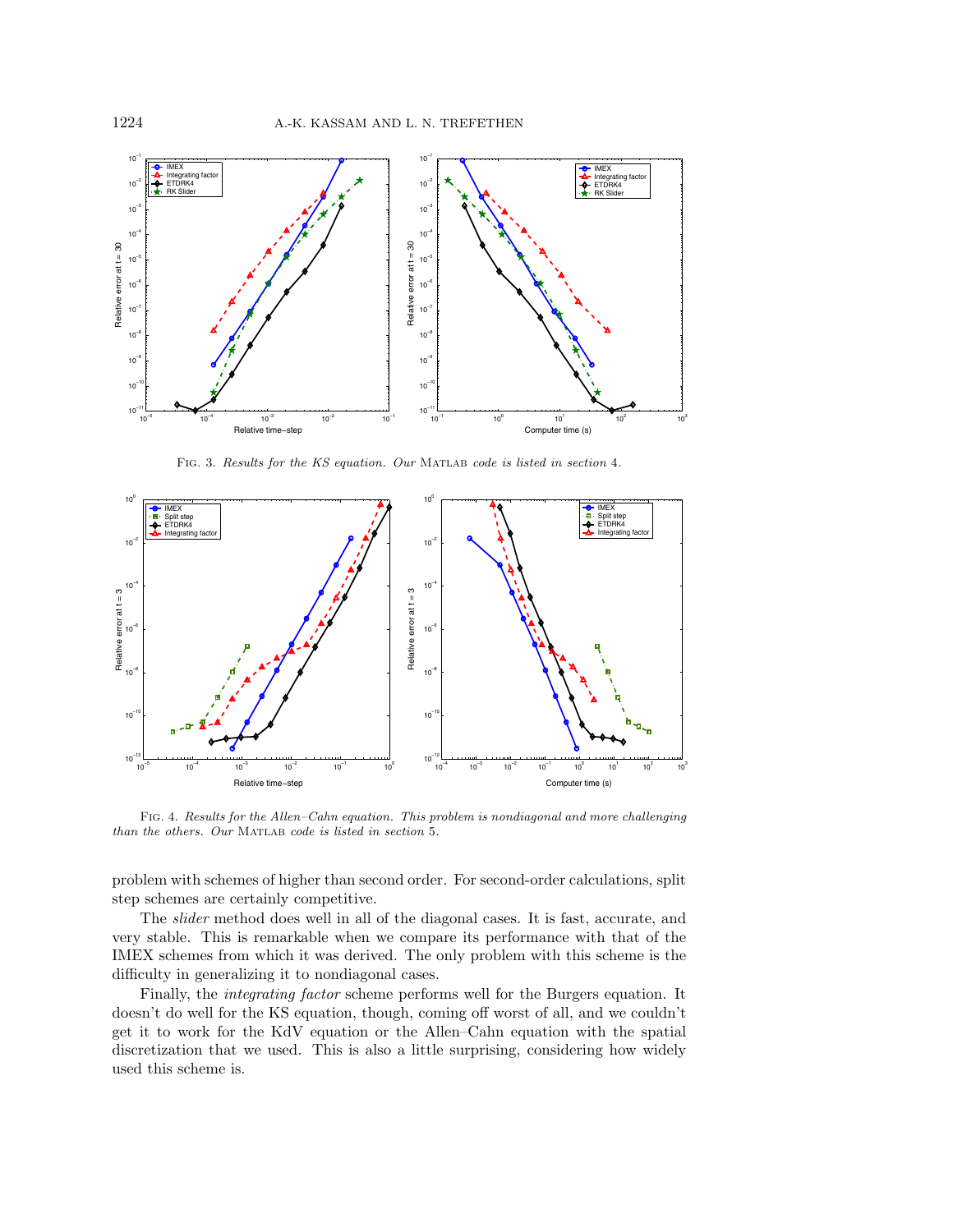One important consideration is, how easily do these schemes generalize to several space dimensions? With the exception of the slider method, they all generalize in a straightforward manner. Formally, almost nothing changes other than the fact that we must work with tensor product matrices. There are a few problems that arise from this fact, though.

The ETD, IF, and SS schemes all need to calculate and store a matrix exponential. Even if the original matrix is sparse, this is not an insignificant amount of work, and the matrix exponential will not itself be sparse, which can be a significant amount of storage. It is true that these can be calculated in advance, and for one-dimensional problems the calculation is not very expensive. As the dimension of the problem increases, however, the cost goes up. Our difficulty with the IF method for the nondiagonal problem was that numerical instability meant that we were unable to calculate the appropriate exponential at all.

The nature of these matrices depends crucially on whether the problem is periodic. Each periodic dimension corresponds to a diagonalization; if all dimensions are periodic, we have only scalars to deal with, and if only one dimension is nonperiodic, we have a collection of small blocks.

Another generalization that one might consider would be how easily these schemes could be adapted to take advantage of variable time-stepping. The IMEX and slider methods should be relatively easy to adapt, while those methods that use a matrix exponential would present some difficulties.

Overall then, it appears that the ETD scheme requires the fewest steps to achieve a given accuracy. It is also the fastest method in computation time, has excellent stability properties, and is the most general. It might be noted that the numerical experiments we have presented, since they resolve the spatial part of the problem to very high accuracy, are somewhat stiffer than if the spatial errors had been permitted on the same scale as the temporal errors, raising the question of whether ETD would also be the best for less fully resolved problems. Experiments with coarser resolutions indicate that yes, the advantages of ETD are compelling there, too.

We conclude this section with an illustration of how crucial our complex contour integrals, or other stabilization devices, are to the success of ETD schemes. Figure 5 shows what happens if instead of a contour of radius 1 we shrink the radius to 10−<sup>3</sup>, 10−<sup>8</sup>, or 0. The accuracy is quickly lost. The case of radius 0 corresponds to an ETD scheme implemented directly from the formula without any stabilization device beyond the use of l'Hôpital's rule to eliminate the removable singularity at  $z=0.$ 

**4. A diagonal example: Kuramoto–Sivashinsky.** We now give a little more detail about the KS equation, which dates to the mid-1970s and has been used in the study of a variety of reaction-diffusion systems [39]. Our one-dimensional problem can be written as

(4.1) 
$$
u_t = -uu_x - u_{xx} - u_{xxxx}, \quad x \in [0, 32\pi].
$$

As it contains both second- and fourth-order derivatives, the KS equation produces complex behavior. The second-order term acts as an energy source and has a destabilizing effect, and the nonlinear term transfers energy from low to high wavenumbers where the fourth-order term has a stabilizing effect. The KS equation is also very interesting from a dynamical systems point of view, as it is a PDE that can exhibit chaotic solutions [28, 47].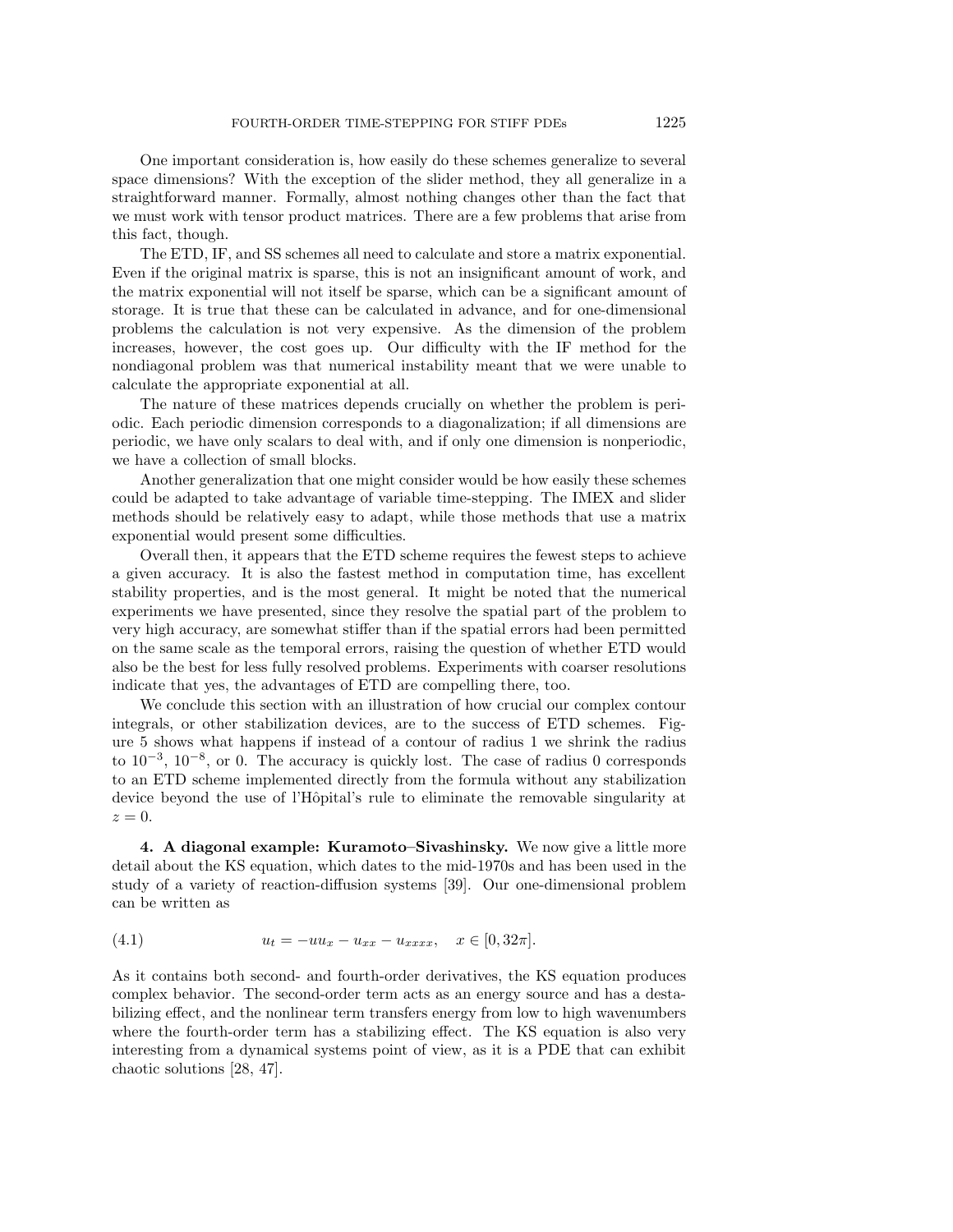

Fig. 5. Loss of stability in the ETD scheme applied to the Burgers equation as the radius of the contour shrinks to zero. The contour of zero radius corresponds to an ETD calculation directly from the defining formula.

We use the initial condition

(4.2) 
$$
u(x,0) = \cos(x/16)(1+\sin(x/16)).
$$

As the equation is periodic, we discretize the spatial part using a Fourier spectral method. Transforming to Fourier space gives

(4.3) 
$$
\hat{u}_t = -\frac{ik}{2}\hat{u}^2 + (k^2 - k^4)\hat{u},
$$

or, in the standard form of (1.2),

(4.4) 
$$
(L\hat{u})(k) = (k^2 - k^4)\hat{u}(k), \qquad \mathbf{N}(\hat{u}, t) = \mathbf{N}(\hat{u}) = -\frac{ik}{2}(F((F^{-1}(\hat{u}))^2)),
$$

where  $F$  denotes the discrete Fourier transform.

We solve the problem entirely in Fourier space and use ETDRK4 time-stepping to solve to  $t = 150$ . Figure 6 shows the result, which took less than 1 second of computer time on our workstation. Despite the extraordinary sensitivity of the solution at later times to perturbations in the initial data (such perturbations are amplified by as much as  $10^8$  up to  $t = 150$ , we are confident that this image is correct to plotting accuracy. It would not have been practical to achieve this with a time-stepping scheme of lower order.

We produced Figure 6 with the MATLAB code listed in Figure 7.

**5. A nondiagonal example: Allen–Cahn.** The Allen–Cahn equation is another well-known equation from the area of reaction-diffusion systems:

(5.1) 
$$
u_t = \epsilon u_{xx} + u - u^3, \quad x \in [-1, 1],
$$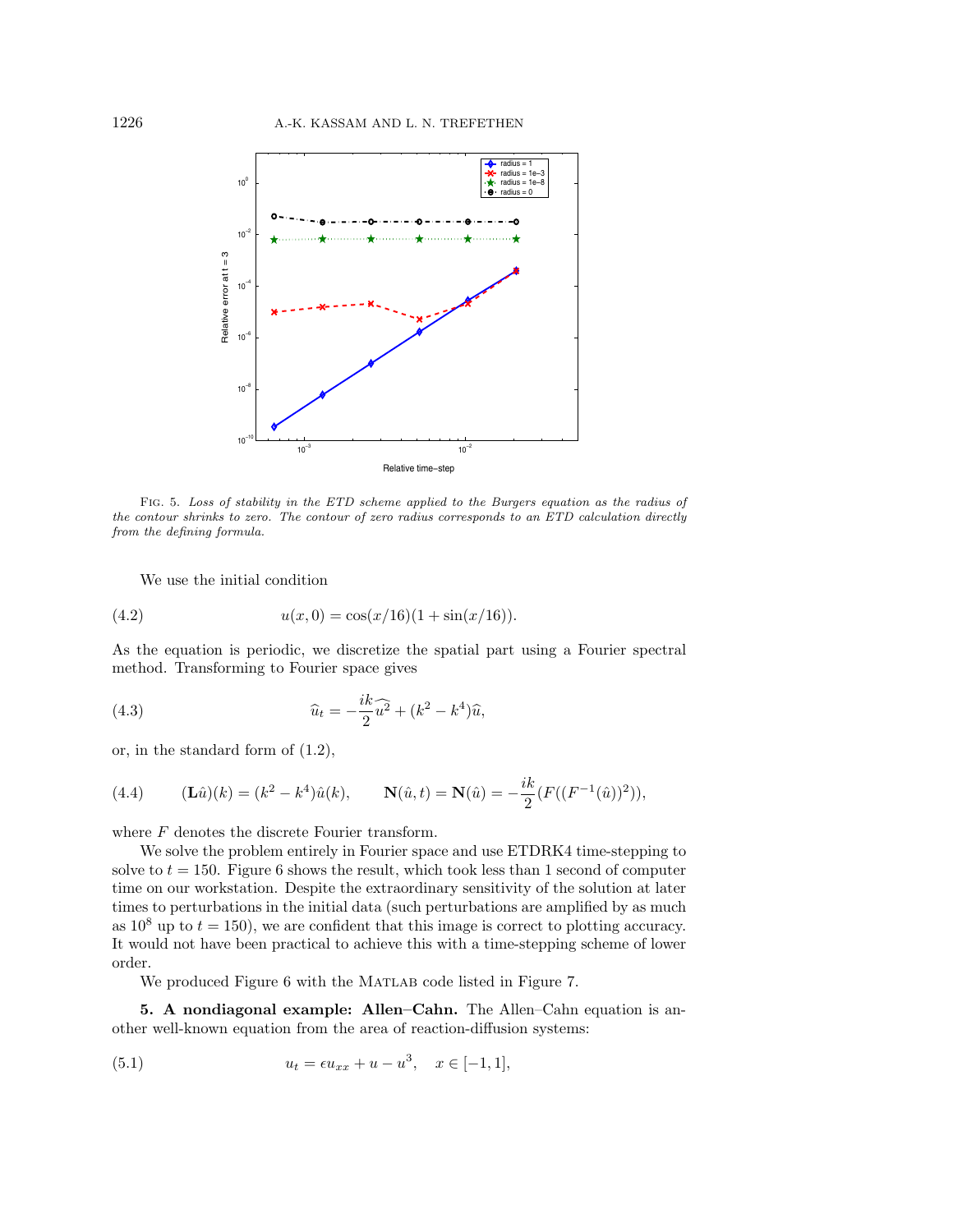FOURTH-ORDER TIME-STEPPING FOR STIFF PDEs 1227



Fig. 6. Time evolution for the KS equation. Time runs from 0 at the bottom of the figure to 150 at the top. This is a PDE example of deterministic chaos [1].

and following p34.m of [60], we used the initial conditions

(5.2) 
$$
u(x,0) = .53x + .47\sin(-1.5\pi x), \quad u(-1,t) = -1, \quad u(1,t) = 1.
$$

It has stable equilibria at  $u = \pm 1$  and an unstable equilibrium at  $u = 0$ . One of the interesting features of this equation is the phenomenon of metastability. Regions of the solution that are near  $\pm 1$  will be flat, and the interface between such areas can remain unchanged over a very long time scale before changing suddenly.

We can write a discretization of this equation in our standard form (1.2), with

(5.3) 
$$
\mathbf{L} = \epsilon \mathbf{D}^2, \qquad \mathbf{N}(u, t) = u - u^3,
$$

where **D** is the Chebyshev differentiation matrix [60]. **L** is now a full matrix. Again we use ETDRK4 for the time-stepping and we solve up to  $t = 70$  with  $\epsilon = 0.01$ . Figure 8 shows the result produced by the Matlab code listed in Figure 9, which also runs in less than a second on our workstation. This code calls the function cheb.m from [60], available at http://www.comlab.ox.ac.uk/work/nick.trefethen.

**Acknowledgments.** It has been a pleasure to learn about high-order ETD schemes from one of their inventors, Paul Matthews. We are also grateful for useful discussions with Uri Ascher, Gino Biondini, Elaine Crooks, Arieh Iserles, Alvaro ´ Meseguer, and Brynwulf Owren.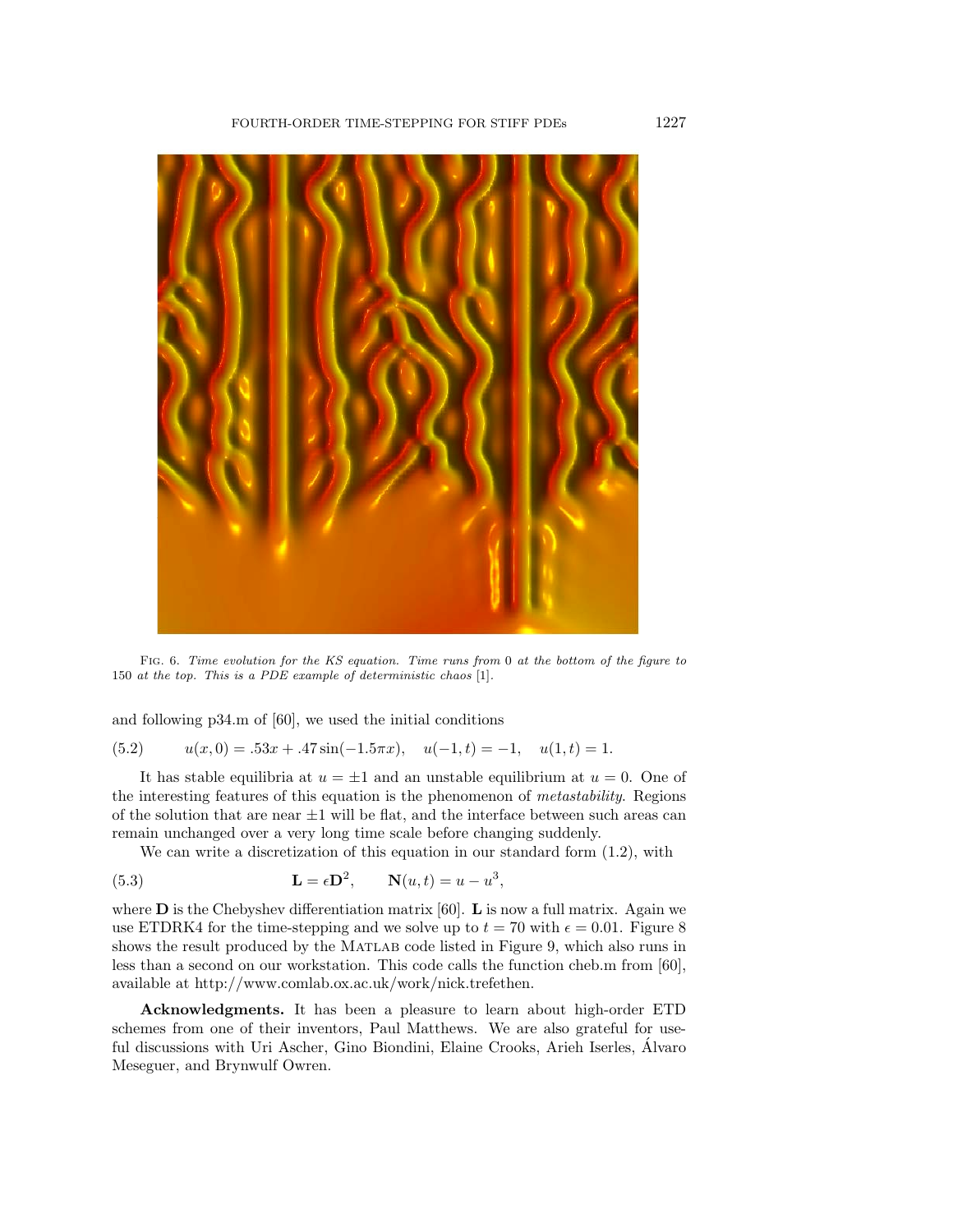```
1228 A.-K. KASSAM AND L. N. TREFETHEN
% kursiv.m - solution of Kuramoto-Sivashinsky equation by ETDRK4 scheme
%
% u_t = -u * u_x - u_x x - u_x x x, periodic BCs on [0, 32 * p]% computation is based on v = fft(u), so linear term is diagonal
% compare p27.m in Trefethen, "Spectral Methods in MATLAB", SIAM 2000
% AK Kassam and LN Trefethen, July 2002
% Spatial grid and initial condition:
N = 128;x = 32*pi*(1:N)'/N;u = cos(x/16) . * (1 + sin(x/16));v = fft(u);% Precompute various ETDRK4 scalar quantities:
h = 1/4; \% time step
k = [0:N/2-1 \ 0 \ -N/2+1:-1]'/16; % wave numbers
L = k.^{2} - k.^{4}; % Fourier multipliers
E = exp(h*L); E2 = exp(h*L/2);M = 16; \% no. of points for complex means
r = \exp(1i * pi * ((1:N) - .5)/M); % roots of unity
LR = h * L(:,ones(M,1)) + r(ones(N,1),:);Q = h*real(mean( (exp(LR/2)-1)./LR ,2));
f1 = h*real(mean( (-4-LR+exp(LR) . *(4-3*LR+LR.^2))./LR.^3 ,2));
f2 = h*real(mean( (2+LR+exp(LR).*(-2+LR))./LR.^3 ,2));
f3 = h*real(mean( (-4-3*LR-LR.^2+exp(LR).*(4-LR))./LR.^3 ,2));
% Main time-stepping loop:
uu = u; tt = 0;
tmax = 150; nmax = round(tmax/h); nplt = floor((tmax/100)/h);
g = -0.5i*k;for n = 1:nmax
   t = n*h;Nv = g.*fft(real(ifft(v)).^2);a = E2.*v + Q.*Nv;Na = g.*fft(real(ifft(a)).^2);b = E2.*v + Q.*Na;Nb = g.*fft(real(ifft(b)).^2);c = E2.*a + Q.*(2*Nb-Nv);Nc = g.*fft(real(ifft(c)).^2);v = E.*v + Nv.*f1 + 2*(Na+Nb).*f2 + Nc.*f3;if mod(n,nplt)==0
       u = real(ifft(v));uu = [uu, u]; tt = [tt, t];end
end
% Plot results:
surf(tt,x,uu), shading interp, lighting phong, axis tight
view([-90 90]), colormap(autumn); set(gca,'zlim',[-5 50])
light('color',[1 1 0],'position',[-1,2,2])
material([0.30 0.60 0.60 40.00 1.00]);
```
FIG. 7. MATLAB code to solve the KS equation and produce Figure 6. Despite the extraordinary sensitivity of this equation to perturbations, this code computes correct results in less than 1 second on an 800 MHz Pentium machine.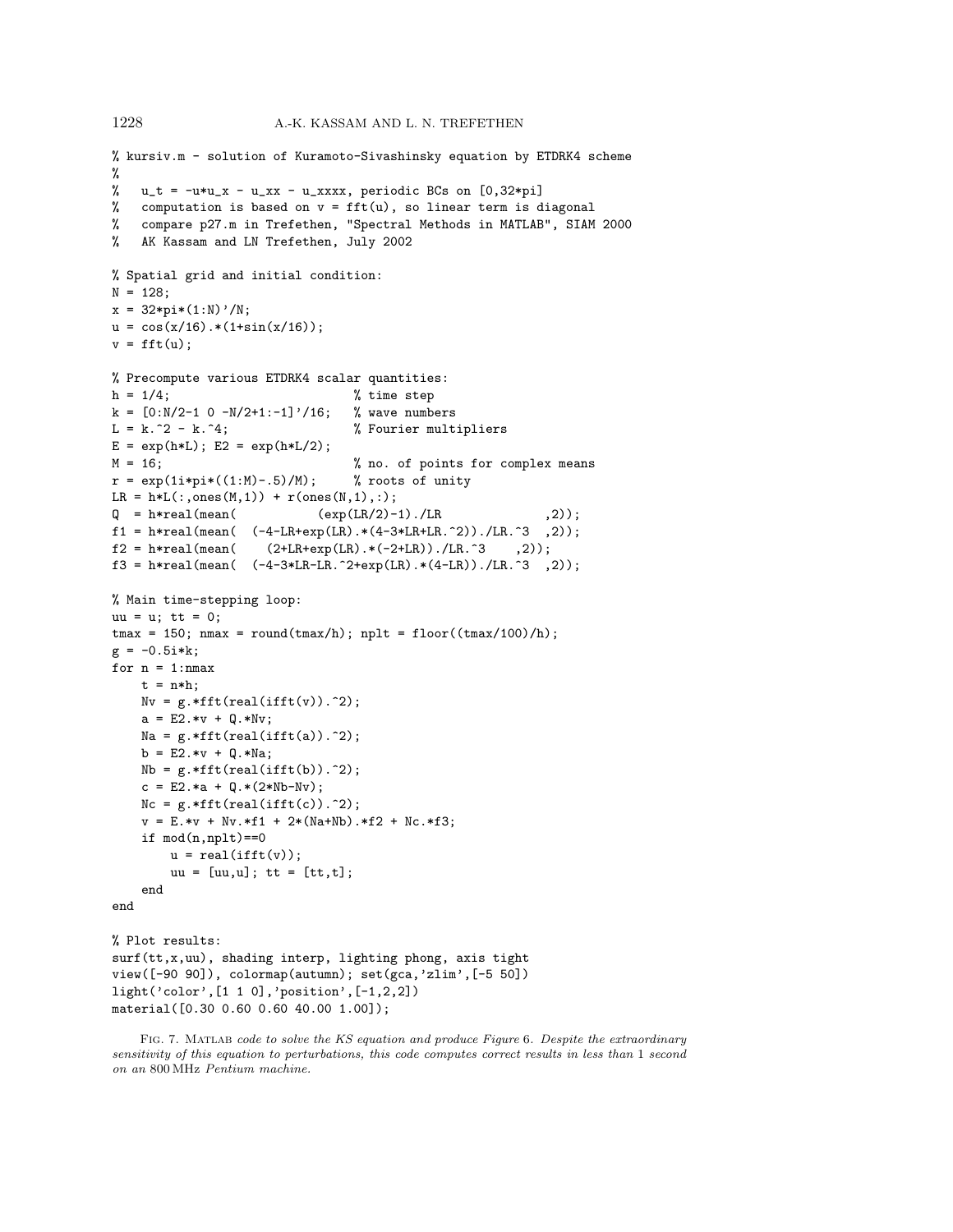

FIG. 8. Time evolution for the Allen–Cahn equation. The x axis runs from  $x = -1$  to  $x = 1$ , and the t-axis runs from  $t = 0$  to  $t = 70$ . The initial hump is metastable and disappears near  $t = 45$ .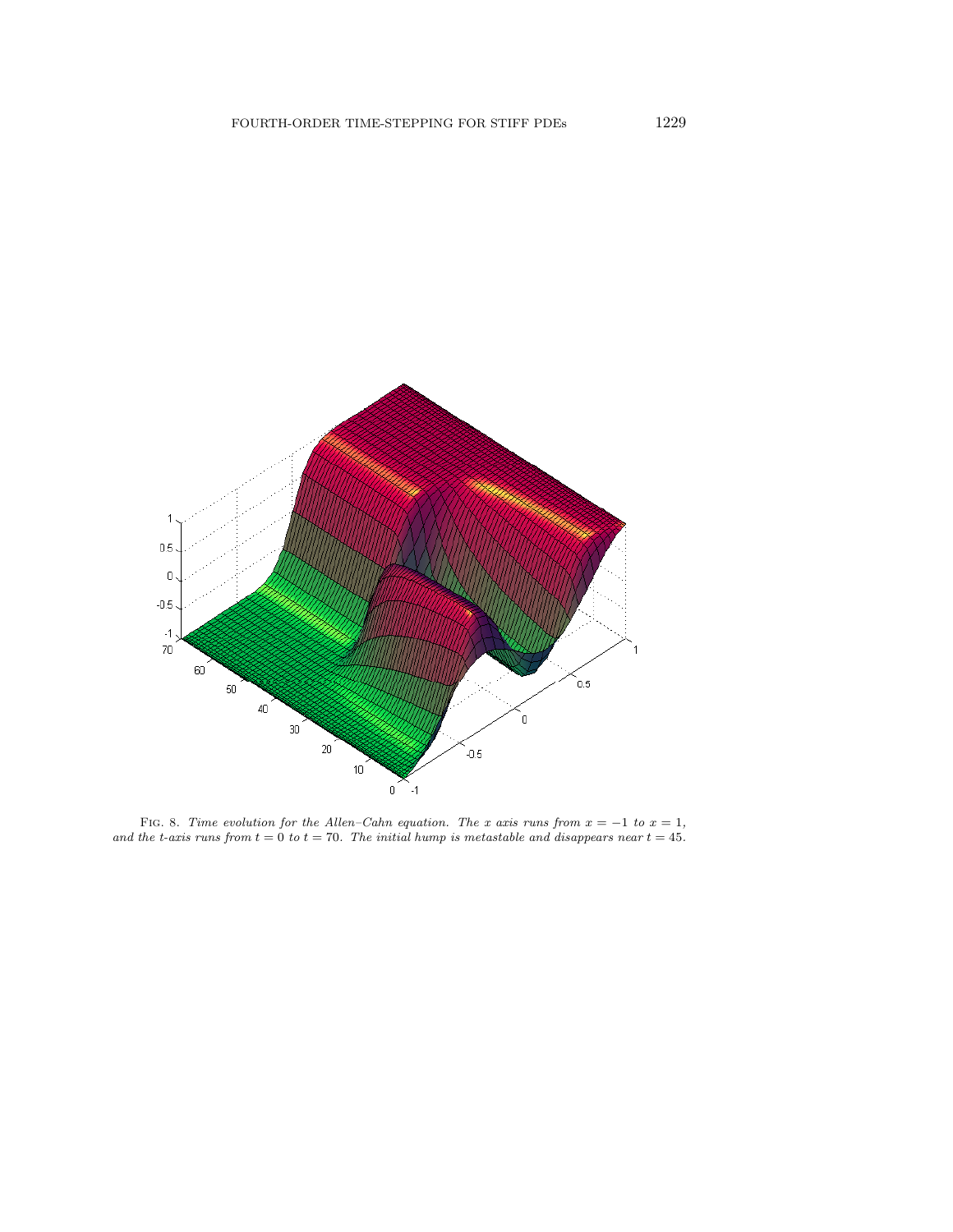```
% allencahn.m - solution of Allen-Cahn equation by ETDRK4 scheme
%
% u_t = 0.01*u_xx + u - u^3 on [-1,1], u(-1)=-1, u(1)=1
% computation is based on Chebyshev points, so linear term is nondiagonal
% compare p34.m in Trefethen, "Spectral Methods in MATLAB", SIAM 2000
% AK Kassam and LN Trefethen, July 2002
% Spatial grid and initial condition:
N = 20;<br>
[D, x] = \text{cheb}(N); x = x(2:N);% spectral differentiation matrix
w = .53*x + .47*sin(-1.5*pi*x) - x; % use w = u-x to make BCs homogeneous
u = [1; w+x; -1];% Precompute various ETDRK4 matrix quantities:
h = 1/4; <br>
M = 32; <br>
\% no. of po
                                      % no. of points for resolvent integral<br>% points along complex circle
r = 15*exp(1i*pi*((1:M)-.5)/M);L = D^2; L = .01 * L(2:N,2:N); % 2nd-order differentiation
A = h * L;E = expm(A); E2 = expm(A/2);I = eye(N-1); Z = zeros(N-1);f1 = Z; f2 = Z; f3 = Z; Q = Z;
for j = 1:Mz = r(j);zIA = inv(zI-A):
    Q = Q + h * zIA * (exp(z/2) - 1);f1 = f1 + h*zIA*(-4-z+exp(z)*(4-3*z+z^2))/z^2;
    f2 = f2 + h*zIA*(2+z+exp(z)*(z-2))/z^2;f3 = f3 + h*zIA*(-4-3*z-z<sup>-</sup>2+exp(z)*(4-z))/z<sup>-</sup>2;
end
f1 = real(f1/M); f2 = real(f2/M); f3 = real(f3/M); Q = real(Q/M);% Main time-stepping loop:
uu = u; tt = 0;tmax = 70; nmax = round(tmax/h); nplt = floor((tmax/70)/h);
for n = 1: nmaxt = n*h;Nu = (w+x) - (w+x) .<sup>3</sup>;
    a = E2*w + Q*Nu;Na = a + x - (a+x) . 3;b = E2*w + Q*Na;Nb = b + x - (b+x).^3;c = E2*a + Q*(2*Nb-Nu);Nc = c + x - (c+x) \cdot 3;w = E*w + f1*Nu + 2*f2*(Na+Nb) + f3*Nc;if mod(n, nplt) == 0u = [1; w+x; -1];uu = [uu,u]; tt = [tt,t];
    end
end
% Plot results:
surf([1;x;-1],tt,uu'), lighting phong, axis tight
view([-45 60]), colormap(cool), light('col',[1 1 0],'pos',[-10 0 10])
```
FIG. 9. MATLAB code to solve the Allen–Cahn equation and produce Figure 8. Again, this code takes less than 1 second to run on an 800 MHz Pentium machine.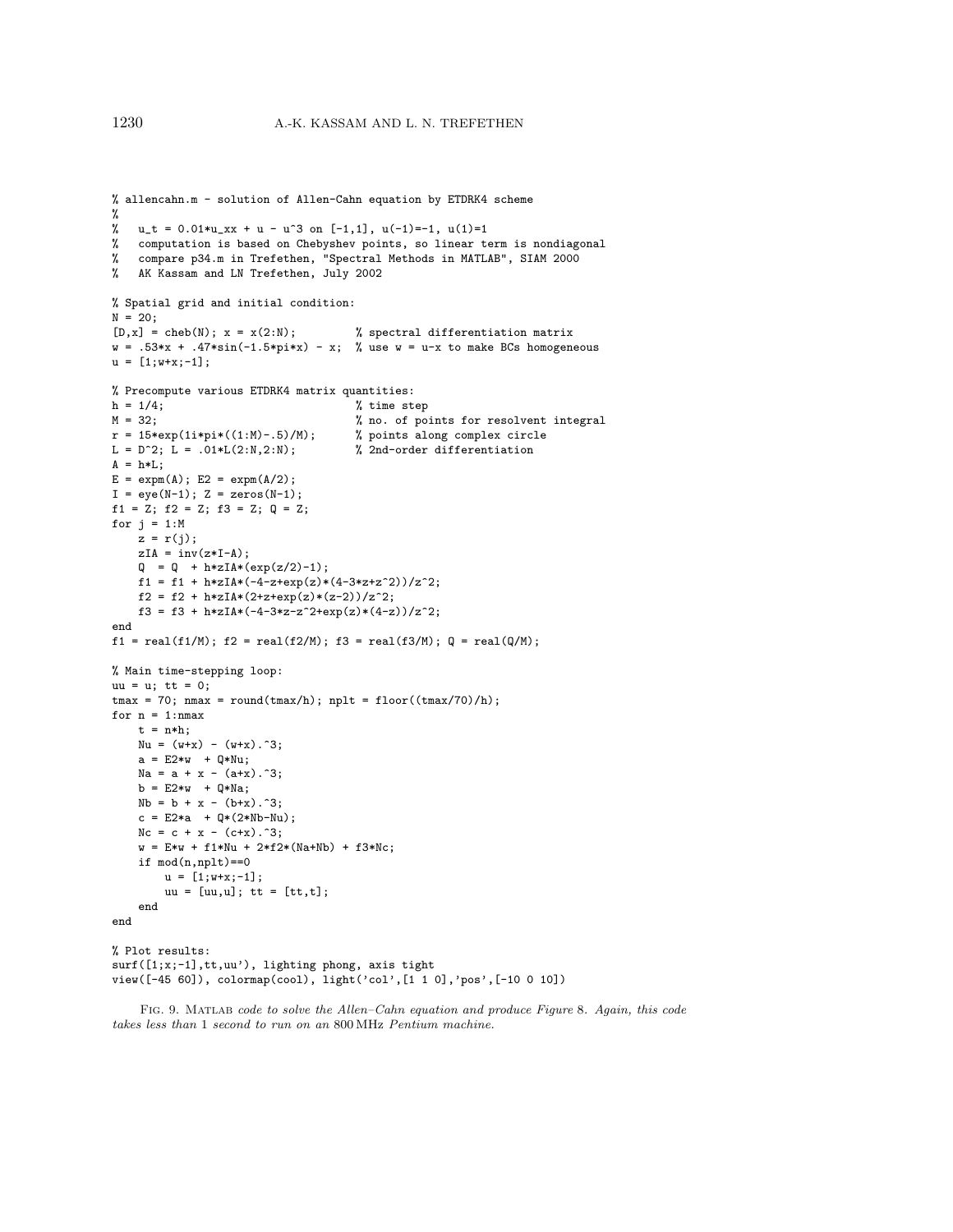## REFERENCES

- [1] A. Aceves, H. Adachihara, C. Jones, J. C. Lerman, D. W. McLaughlin, J. V. Moloney, AND A. C. NEWELL, Chaos and coherent structures in partial differential equations, Phys. D, 18 (1986), pp. 85–112.
- [2] U. M. Ascher, S. J. Ruuth, and B. T. R. Wetton, Implicit-explicit methods for timedependent partial differential equations, SIAM J. Numer. Anal., 32 (1995), pp. 797–823.
- [3] U. M. Ascher, S. J. Ruuth, and R. J. Spiteri, Implicit-explicit Runge-Kutta methods for time-dependent partial differential equations, Appl. Numer. Math., 25 (1997), pp. 151– 167.
- [4] K. A. BAGRINOVSKII AND S. K. GODUNOV, Difference schemes for multi-dimensional problems, Dokl. Acad. Nauk, 115 (1957), pp. 431–433.
- [5] G. Beylkin, J. M. Keiser, and L. Vozovoi, A new class of time discretization schemes for the solution of nonlinear PDEs, J. Comput. Phys., 147 (1998), pp. 362–387.
- [6] A. Bourlioux, A. T. Layton, and M. L. Minion, High-order multi-implicit spectral deferred correction methods for problems of reactive flows, J. Comput. Phys., 189 (2003), pp. 651– 675.
- [7] J. P. Boyd, Chebyshev and Fourier Spectral Methods, Dover, Mineola, NY, 2001; also available online at http://www-personal.engin.umich.edu/∼jpboyd/.
- [8] J. M. BURGERS, A mathematical model illustrating the theory of turbulence, Adv. Appl. Mech., 1 (1948), pp. 171–199.
- [9] G. D. BYRNE AND A. C. HINDMARSH, Stiff ODE solvers: A review of current and coming attractions, J. Comput. Phys., 70 (1987), pp. 1–62.
- [10] M. P. Calvo, J. de Frutos, and J. Novo, Linearly implicit Runge-Kutta methods for advection-diffusion equations, Appl. Numer. Math., 37 (2001), pp. 535–549.
- [11] C. CANUTO, M. Y. HUSSAINI, A. QUARTERONI, AND T. A. ZANG, Spectral Methods in Fluid Dynamics, Springer-Verlag, Berlin, 1988.
- [12] J. Certaine, The solution of ordinary differential equations with large time constants, in Mathematical Methods for Digital Computers, A. Ralston and H. S. Wilf, eds., Wiley, New York, 1960, pp. 128–132.
- [13] T. F. Chan and T. Kerkhoven, Fourier methods with extended stability intervals for the Korteweg–de Vries equation, SIAM J. Numer. Anal., 22 (1985), pp. 441–454.
- [14] S. M. COX AND P. C. MATTHEWS, Exponential time differencing for stiff systems, J. Comput. Phys., 176 (2002), pp. 430–455.
- [15] P. J. Davis, On the numerical integration of periodic analytic functions, in On Numerical Approximation, E. R. Langer, ed., University of Wisconsin Press, Madison, WI, 1959, pp. 45–49.
- [16] P. J. Davis and P. Rabinowitz, Methods of Numerical Integration, 2nd ed., Academic Press, New York, 1984.
- [17] T. A. Driscoll, A composite Runge–Kutta method for the spectral solution of semilinear PDEs, J. Comput. Phys., 182 (2002), pp. 357–367.
- [18] L. N. G. Filon, On a quadrature formula for trigonometric integrals, Proc. Roy. Soc. Edinburgh Sect. A, 49 (1928–1929), pp. 38–47.
- [19] B. FORNBERG, A Practical Guide to Pseudospectral Methods, Cambridge University Press, Cambridge, UK, 1996.
- [20] B. FORNBERG AND T. A. DRISCOLL, A fast spectral algorithm for nonlinear wave equations with linear dispersion, J. Comput. Phys., 155 (1999), pp. 456–467.
- [21] R. A. Friesner, L. S. Tuckerman, B. C. Dornblaser, and T. V. Russo, A method for exponential propagation of large stiff nonlinear differential equations, J. Sci. Comput., 4 (1989), pp. 327–354.
- [22] E. Hairer, S. P. Nørsett, and G. Wanner, Solving Ordinary Differential Equations I, Springer-Verlag, Berlin, 1991.
- [23] E. Hairer and G. Wanner, Solving Ordinary Differential Equations II, Springer-Verlag, Berlin, 1996.
- [24] P. Henrici, Applied and Computational Complex Analysis, Vol. 3, Wiley, New York, 1986.
- [25] N. J. HIGHAM, Accuracy and Stability of Numerical Algorithms, SIAM, Philadelphia, 1996.
- [26] M. HOCHBRUCK, C. LUBICH, AND H. SELHOFER, Exponential integrators for large systems of differential equations, SIAM J. Sci. Comput., 19 (1998), pp. 1552–1574.
- [27] R. A. Horn and C. R. Johnson, Topics in Matrix Analysis, Cambridge University Press, Cambridge, UK, 1991.
- [28] J. M. Hyman and B. Nicolaenko, The Kuramoto-Sivashinsky equation: A bridge between PDEs and dynamical systems, Phys. D, 18 (1986), pp. 113–126.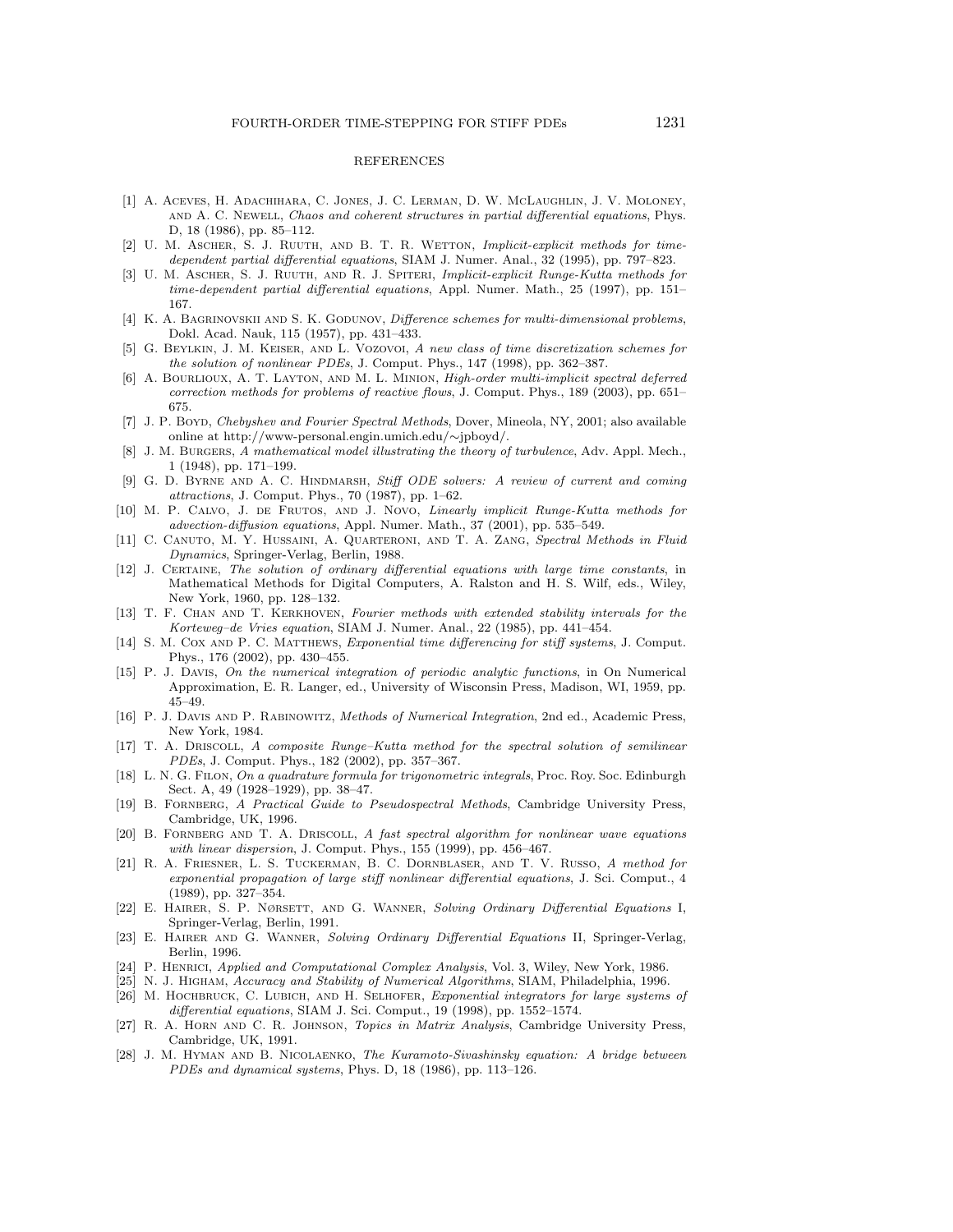- [29] A. ISERLES, A First Course in the Numerical Analysis of Differential Equations, Cambridge University Press, Cambridge, UK, 2000.
- [30] A. ISERLES, On the numerical quadrature of highly oscillating integrals I: Fourier transforms, IMA J. Numer. Anal., 24 (2004), pp. 365–391.
- [31] J. C. JIMINEZ, R. BISCAY, C. MORA, AND L. M. RODRIGUEZ, Dynamic properties of the local linearization method for initial-value problems, Appl. Math. Comput., 126 (2002), pp. 63–81.
- [32] G. E. Karniadakis, M. Israeli, and S. A. Orszag, High order splitting methods for the incompressible Navier-Stokes equations, J. Comput. Phys., 97 (1991), pp. 414–443.
- [33] C. A. KENNEDY AND M. H. CARPENTER, Additive Runge–Kutta schemes for convectiondiffusion-reaction equations, Appl. Numer. Math., 44 (2003), pp. 139–181.
- [34] J. KIM AND P. MOIN, Applications of a fractional step method to incompressible Navier-Stokes equations, J. Comput. Phys., 59 (1985), pp. 308–323.
- [35] O. M. KNIO, H. N. NAJIM, AND P. S. WYCKOFF, A semi-implicit numerical scheme for reacting flow, J. Comput. Phys., 154 (1999), pp. 428-467.
- [36] D. KORTEWEG AND G. DE VRIES, On the change of form of long waves advancing in a rectangular canal, and on a new type of long stationary waves, Philos. Mag. Ser. 5, 39 (1895), pp. 422–433.
- [37] W. KRESS AND B. GUSTAFSSON, *Deferred correction methods for initial value boundary prob*lems, J. Sci. Comput., 17 (2002), pp. 241–251.
- [38] M. KRUSEMEYER, *Differential Equations*, Macmillan College Publishing, New York, 1994.
- [39] Y. Kuramoto and T. Tsuzuki, Persistent propagation of concentration waves in dissipative media far from thermal equilibrium, Prog. Theoret. Phys., 55 (1976), pp. 356–369.
- [40] Y. Maday, A. T. Patera, and E. M. Rønquist, An operator-integration-factor splitting method for time-dependent problems: Application to incompressible fluid flow, J. Sci. Comput., 5 (1990), pp. 263–292.
- [41] R. I. McLachlan and P. ATELA, The accuracy of symplectic integrators, Nonlinearity, 5 (1992), pp. 541–562.
- [42] R. McLachlan, Symplectic integration of Hamiltonian wave equations, Numer. Math., 66 (1994), pp. 465–492.
- [43] W. J. MERRYFIELD AND B. SHIZGAL, Properties of collocation third-derivative operators, J. Comput. Phys., 105 (1993), pp. 182–185.
- [44] P. A. MILEWSKI AND E. G. TABAK, A pseudospectral procedure for the solution of nonlinear wave equations with examples from free-surface flows, SIAM J. Sci. Comput., 21 (1999), pp. 1102–1114.
- [45] M. L. MINION, Semi-implicit spectral deferred correction methods for ordinary differential equations, Commun. Math. Sci., 1 (2003), pp. 471–500.
- [46] D. R. MOTT, E. S. ORAN, AND B. VAN LEER, A quasi-steady state solver for the stiff ordinary differential equations of reaction kinetics, J. Comput. Phys., 164 (2000), pp. 407–428.
- [47] B. NICOLAENKO, B. SCHEURER, AND T. TEMAM, Some global properties of the Kuramoto-Sivashinsky equation: Nonlinear stability and attractors, Phys. D, 16 (1985), pp. 155–183.
- [48] S. P. NØRSETT, An A-stable modification of the Adams–Bashforth methods, in Conference on Numerical Solution of Differential Equations (Dundee, 1969), Lecture Notes in Math. 109, Springer-Verlag, Berlin, 1969, pp. 214–219.
- [49] E. OTT, Chaos in Dynamical Systems, Cambridge University Press, Cambridge, UK, 1993.
- [50] R. D. Ruth, A canonical integration technique, IEEE Trans. Nuclear Science, NS-30 (1983), pp. 2669–2671.
- [51] S. J. Ruuth, Implicit-explicit methods for reaction-diffusion problems in pattern formation, J. Math. Biol., 34 (2) (1995), pp. 148–176.
- [52] Y. SAAD, Analysis of some Krylov subspace approximations to the matrix exponential operator, SIAM J. Numer. Anal., 29 (1992), pp. 209–228.
- [53] J. M. Sanz-Serna and M. P. Calvo, Numerical Hamiltonian Problems, Chapman and Hall, London, 1994.
- [54] M. SCHATZMAN, Toward non-commutative numerical analysis: High order integration in time, J. Sci. Comput., 17 (2002), pp. 99–116.
- [55] L. M. SMITH AND F. WALEFFE, Transfer of energy to two-dimensional large scales in forced, rotating three-dimensional turbulence, Phys. Fluids, 11 (1999), pp. 1608–1622.
- [56] L. M. SMITH AND F. WALEFFE, Generation of slow large scales in forced rotating stratified turbulence, J. Fluid Mech., 451 (2002), pp. 145–169.
- [57] G. STRANG, On the construction and comparison of difference schemes, SIAM J. Numer. Anal., 5 (1968), pp. 506–517.
- [58] E. TADMOR, The exponential accuracy of Fourier and Chebyshev differencing methods, SIAM J. Numer. Anal., 23 (1986), pp. 1–10.